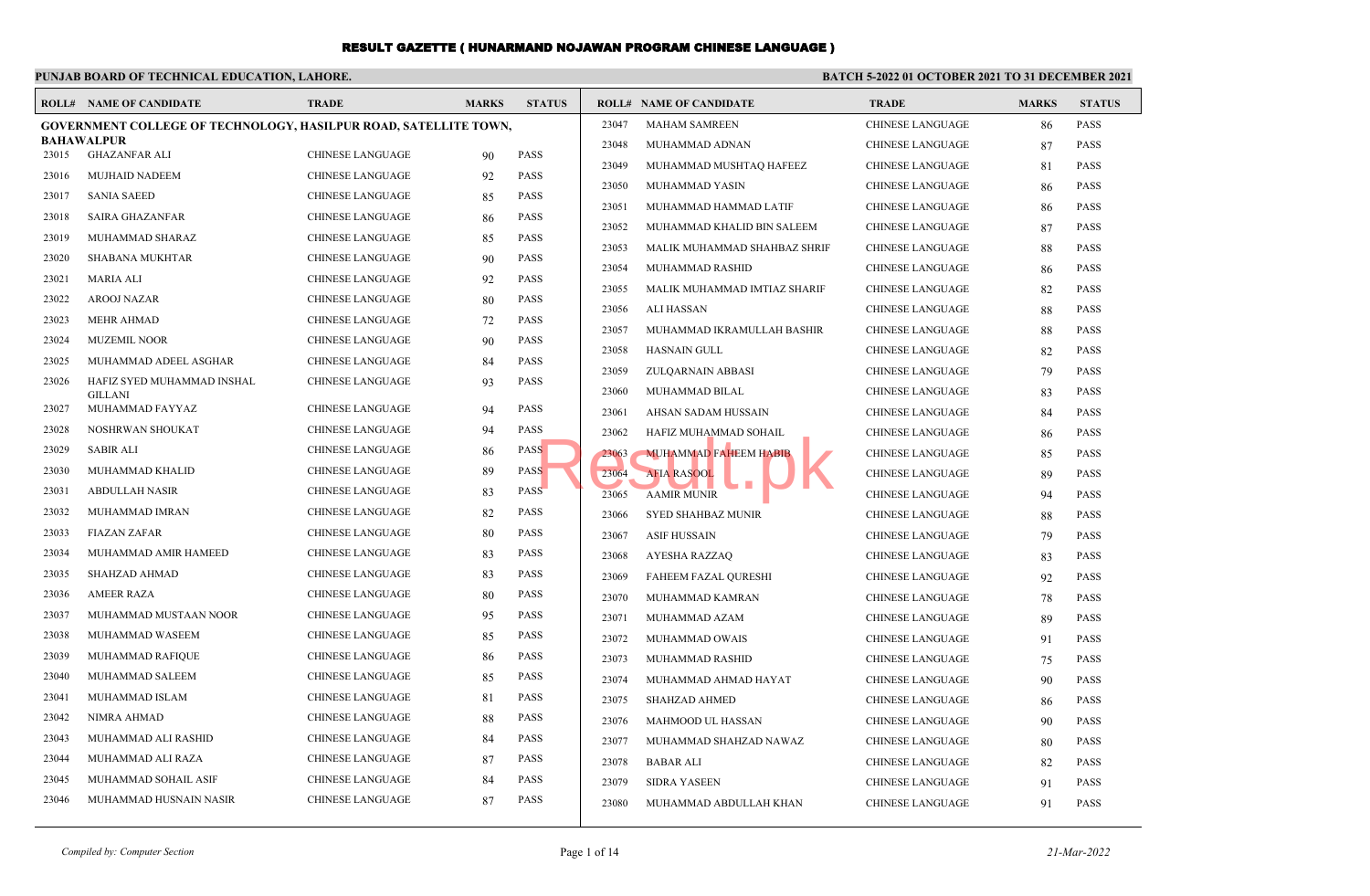#### **PUNJAB BOARD OF TECHNICAL EDUCATION, LAHORE. BATCH 5-2022 01 OCTOBER 2021 TO 31 DECEMBER 2021 ROLL# NAME OF CANDIDATE TRADE MARKS STATUS ROLL# NAME OF CANDIDATE TRADE MARKS STATUS** 23081 ALI HAMZA CHINESE LANGUAGE 78 PASS 23082 MUHAMMAD FARAZ CHINESE LANGUAGE 93 PASS 23083 KHURRAM IRSHAD CHINESE LANGUAGE 78 PASS 23084 ZAIN ALI CHINESE LANGUAGE 95 PASS 23085 NOOR MUHAMMAD CHINESE LANGUAGE 78 PASS 23086 MUHAMMAD WALEED CHINESE LANGUAGE 83 PASS 23087 ALI HUSNAIN CHINESE LANGUAGE 85 PASS SYED MUHAMMAD ASHFAQ CHINESE LANGUAGE 94 PASS BUKHARI 23088 23089 MUSKAN IMRAN CHINESE LANGUAGE 74 PASS 23090 MUHAMMAD FARHAB CHINESE LANGUAGE 86 PASS 23091 MUHAMMAD MOEEN SHEHZAD CHINESE LANGUAGE 78 PASS 23092 MUHAMMAD AOWN CHINESE LANGUAGE 81 PASS 23093 TAHIR MUSHTAQ CHINESE LANGUAGE 94 PASS 23094 ABDUL BASIT CHINESE LANGUAGE 85 PASS 23095 KHANSA SALEEM CHINESE LANGUAGE 79 PASS 23096 SOFIA FAYYAZ CHINESE LANGUAGE 85 PASS 23097 GHLFAM ASIF CHINESE LANGUAGE 86 PASS 23098 MUHAMMAD EHSAN ZUBAIR CHINESE LANGUAGE 83 PASS 23099 MUHAMMAD SAJID CHINESE LANGUAGE 85 PASS 23100 MUHAMMAD ABU BAKAR SIDDIQUE CHINESE LANGUAGE 80 PASS 23101 AAHIR ALI CHINESE LANGUAGE 82 PASS 23102 MUHAMMAD FARAZ CHINESE LANGUAGE 89 PASS 23103 AMMAR AFZAL CHINESE LANGUAGE 86 PASS 23104 HAFIZ ZESHAN KHALID CHINESE LANGUAGE 85 PASS 23105 MUHAMMAD FAHAD **CHINESE LANGUAGE** 80 PASS 23106 MUHAMMAD SAEED CHINESE LANGUAGE 77 PASS 23107 MUHAMMAD NAVEED RAZZAQ CHINESE LANGUAGE 69 PASS 23108 MUHAMMAD HANZLA CHINESE LANGUAGE 75 PASS 23109 ASAD MUNIR CHINESE LANGUAGE 80 PASS 23110 EJAZ AHMAD CHINESE LANGUAGE 84 PASS 23111 HUSNAIN RAFIQ CHINESE LANGUAGE 84 PASS 23112 ABDUL RAFAY CHINESE LANGUAGE 82 PASS 23113 SHAH JAHAN CHINESE LANGUAGE 81 PASS 23114 MUHAMMAD YOUSAF CHINESE LANGUAGE 76 PASS **GOVERNMENT TECHNICAL TRAINING INSTITUTE, RAILWAY ROAD, DERA GHAZI KHAN** 23115 HAFIZ MUHAMMAD AWAIS GULL CHINESE LANGUAGE 88 PASS 23116 MUHAMMAD KAMRAN CHINESE LANGUAGE 91 PASS 23117 MUHAMMAD ASIM CHINESE LANGUAGE 97 PASS 23118 MUHAMMAD ABDULLAH SAEED CHINESE LANGUAGE 85 PASS 23119 MUHAMMAD ADEEL CHINESE LANGUAGE 87 PASS 23120 MUHAMMAD KAMRAN CHINESE LANGUAGE 90 PASS 23121 HASHAM NADEEM CHINESE LANGUAGE 88 PASS 23122 SYED MESAM RAZA RIZVI CHINESE LANGUAGE 85 PASS 23123 MUHAMMAD ALI HAMZA CHINESE LANGUAGE 87 PASS 23124 WARDA ZAHEER CHINESE LANGUAGE 97 PASS 23125 MARIA MUMTAZ CHINESE LANGUAGE 97 PASS 23126 ANSAR ABBAS CHINESE LANGUAGE 86 PASS 23127 SHAHIK MUHAMMAD KHAN CHINESE LANGUAGE 94 PASS 23128 JAWAD HUSSAIN CHINESE LANGUAGE 97 PASS 23129 MURTAZA ZAHID CHINESE LANGUAGE 86 PASS 23130 SALMAN JAVAID CHINESE LANGUAGE 90 PASS 23131 MUHAMMAD NAVEEDIQBAL CHINESE LANGUAGE 91 PASS 23132 BAKHTAWAR RASHEED CHINESE LANGUAGE 86 PASS 23133 TEHMINA AKBAR CHINESE LANGUAGE 85 PASS 23134 ISHTIAQ HUSSAIN CHINESE LANGUAGE 85 PASS 23135 ERAD AKBAR CHINESE LANGUAGE 85 PASS 23136 SHOAIB MAJEED CHINESE LANGUAGE 86 PASS 23137 ZOHAIB BILAL CHINESE LANGUAGE 84 PASS 23138 MUHAMMAD SAMEET MAZHAR CHINESE LANGUAGE 86 PASS 23139 MUHAMMAD HASSAN KAMAL CHINESE LANGUAGE 85 PASS 23140 TABASSUM HUSSAIN CHINESE LANGUAGE 85 PASS 23141 SYED SADAM ALI CHINESE LANGUAGE 89 PASS 23142 AFTAB ALI CHINESE LANGUAGE 87 PASS 23143 MUHAMMAD NOUMAN CHINESE LANGUAGE 89 PASS 23144 MUHAMMAD ZEESHAN CHINESE LANGUAGE 86 PASS 23145 MUHAMMAD AYAZ CHINESE LANGUAGE 88 PASS 23146 MUHAMMAD SHAHWAIZ TAHIR CHINESE LANGUAGE 89 PASS Result.pk

*Compiled by: Computer Section* Page 2 of 14 *21-Mar-2022*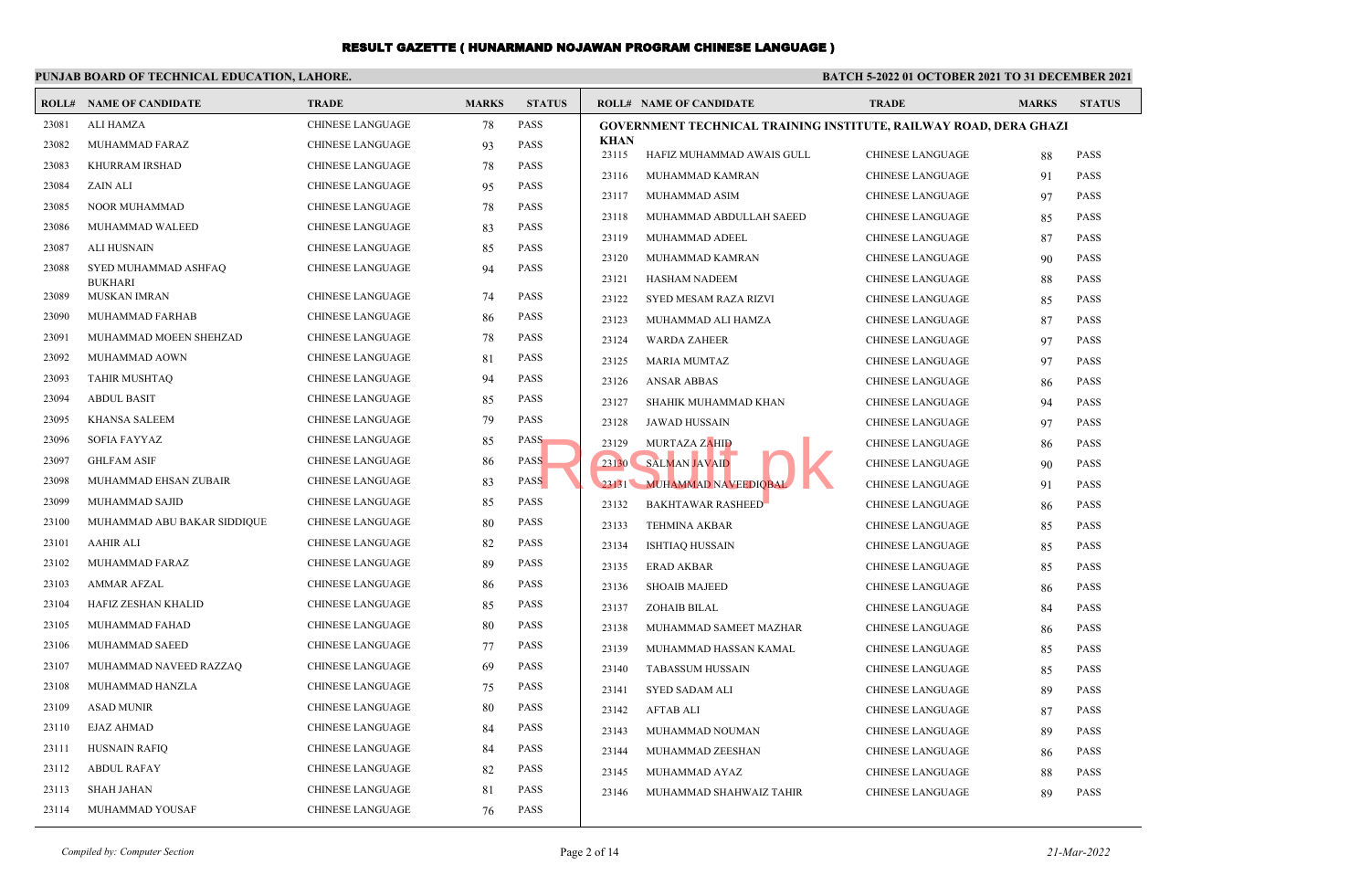#### **PUNJAB BOARD OF TECHNICAL EDUCATION, LAHORE. BATCH 5-2022 01 OCTOBER 2021 TO 31 DECEMBER 2021 ROLL# NAME OF CANDIDATE TRADE MARKS STATUS ROLL# NAME OF CANDIDATE TRADE MARKS STATUS** 23147 NADIR HUSSAIN CHINESE LANGUAGE 87 PASS 23148 SHAHZAD AHMAD CHINESE LANGUAGE 87 PASS 23149 SYED MUHAMMAD WASI HASAN CHINESE LANGUAGE ABSENT 23150 MUHAMMAD ABDULLAH SAEED CHINESE LANGUAGE 85 PASS 23151 RIMSHA TAHIR CHINESE LANGUAGE 89 PASS 23152 SAIDAIN RAZA CHINESE LANGUAGE 88 PASS 23153 SYED AADIL ABBAS NAQVI CHINESE LANGUAGE 88 PASS 23154 ATIF FAWAD CHINESE LANGUAGE 90 PASS 23155 MUHAMMAD KHALID REHMAT CHINESE LANGUAGE 93 PASS 23156 EHSAN ULLAH CHINESE LANGUAGE 88 PASS 23157 ABDUL SABOOR CHINESE LANGUAGE 93 PASS 23158 SURIYA NAZ CHINESE LANGUAGE 86 PASS 23159 FOUZIA KANWAL CHINESE LANGUAGE 85 PASS 23160 ANAM ZAHRA CHINESE LANGUAGE 90 PASS 23161 NADIR HUSSAIN CHINESE LANGUAGE 88 PASS 23162 MARYAM SARWAR CHINESE LANGUAGE ABSENT 23163 HAFIZ MUDASSAR ADNAN CHINESE LANGUAGE 89 PASS 23164 FAISAL MUJAHID CHINESE LANGUAGE 96 PASS 23165 HASSAN MADNI CHINESE LANGUAGE 96 PASS 23166 MAHTAB TAHIR CHINESE LANGUAGE 89 PASS 23167 MUHAMMAD ALI ABBAS CHINESE LANGUAGE 94 PASS 23168 MUHAMMAD KHALIL CHINESE LANGUAGE 96 PASS 23169 MUHAMMAD YOUSIF CHINESE LANGUAGE 90 PASS 23170 MUHAMMAD MOHSIN EJAZ CHINESE LANGUAGE 97 PASS 23171 MUHAMMAD QASIM CHINESE LANGUAGE ABSENT 23172 HAFZA MAHEK HAMID CHINESE LANGUAGE 94 PASS 23173 FARZANA MALIK CHINESE LANGUAGE 96 PASS 23174 NOOR FATIMA CHINESE LANGUAGE 95 PASS 23175 AROOJ FATIMA CHINESE LANGUAGE 95 PASS 23176 HAFSA AKHTAR CHINESE LANGUAGE 94 PASS 23177 WAJEHA KAMRAN CHINESE LANGUAGE 94 PASS 23178 MAIMOONA KANWAL CHINESE LANGUAGE 97 PASS 23179 GULSHAIR MEHBOOB CHINESE LANGUAGE 95 PASS 23180 MUHAMMAD RIAZ CHINESE LANGUAGE ABSENT 23181 MUHAMMAD SULEMAN CHINESE LANGUAGE ABSENT 23182 MUHAMMAD SALEH CHINESE LANGUAGE 86 PASS 23183 ALI INAM CHINESE LANGUAGE 86 PASS 23184 SAMI ULLAH CHINESE LANGUAGE ABSENT 23185 MUATER KIRAN CHINESE LANGUAGE 94 PASS 23186 MUHAMMAD MUDDASAR RAFIQUE CHINESE LANGUAGE 96 PASS 23187 TANVEER AHMAD CHINESE LANGUAGE 89 PASS 23188 MUHAMMAD IKRAM CHINESE LANGUAGE 94 PASS 23189 HABIB ULLAH CHINESE LANGUAGE 88 PASS 23190 HAIDER ALI CHINESE LANGUAGE 90 PASS 23191 ABDUL WAHID JAMSHAID CHINESE LANGUAGE 95 PASS 23192 MUHAMMAD AMIR CHINESE LANGUAGE 95 PASS 23193 MUHAMMAD SHOAIB CHINESE LANGUAGE 88 PASS 23194 HUMAIRA AKHTAR CHINESE LANGUAGE 86 PASS 23195 MUHAMMAD SHAIR AFGUN CHINESE LANGUAGE 93 PASS 23196 NIAZ HUSSAIN LET CHINESE LANGUAGE 93 PASS 23197 ABDUL LATIF CHINESE LANGUAGE 86 PASS 23198 GHULAM JAFFAR CHINESE LANGUAGE 92 PASS 23199 AMMAR MAJEED CHINESE LANGUAGE 86 PASS MUHAMMAD QAISAR SHAHZAD CHINESE LANGUAGE 95 PASS SHABBIR 23200 MUHAMMAD MUMTAZ ABDUL CHINESE LANGUAGE 88 PASS REHMAN 23201 23202 MUHAMMAD SIRAJ CHINESE LANGUAGE 85 PASS 23203 MUHAMMAD QASIM CHINESE LANGUAGE 85 PASS 23204 MUHAMMAD IFTIKHAR HUSSAIN CHINESE LANGUAGE ABSENT 23205 MUHAMMAD ZEESHAN HAMMAD CHINESE LANGUAGE ABSENT 23206 FAHAD MANZOOR CHINESE LANGUAGE 86 PASS 23207 IRFAN HASSAN CHINESE LANGUAGE ABSENT 23208 MUHAMMAD NOMAN CHINESE LANGUAGE 85 PASS 23209 DUA FAIZ CHINESE LANGUAGE 85 PASS 23210 KAMRAN ADEEL CHINESE LANGUAGE ABSENT 23211 SAAD ADIL MAKKI CHINESE LANGUAGE 87 PASS 23212 MUHAMMAD WASEEM QASIM CHINESE LANGUAGE ABSENT 23213 ABDUL LATIF CHINESE LANGUAGE 94 PASS S<br>
S<br>
S<br>
S<br>
S<br>
S<br>
S<br>
S<br>
AMMAR MAJEED<br>
AMMAR MAJEED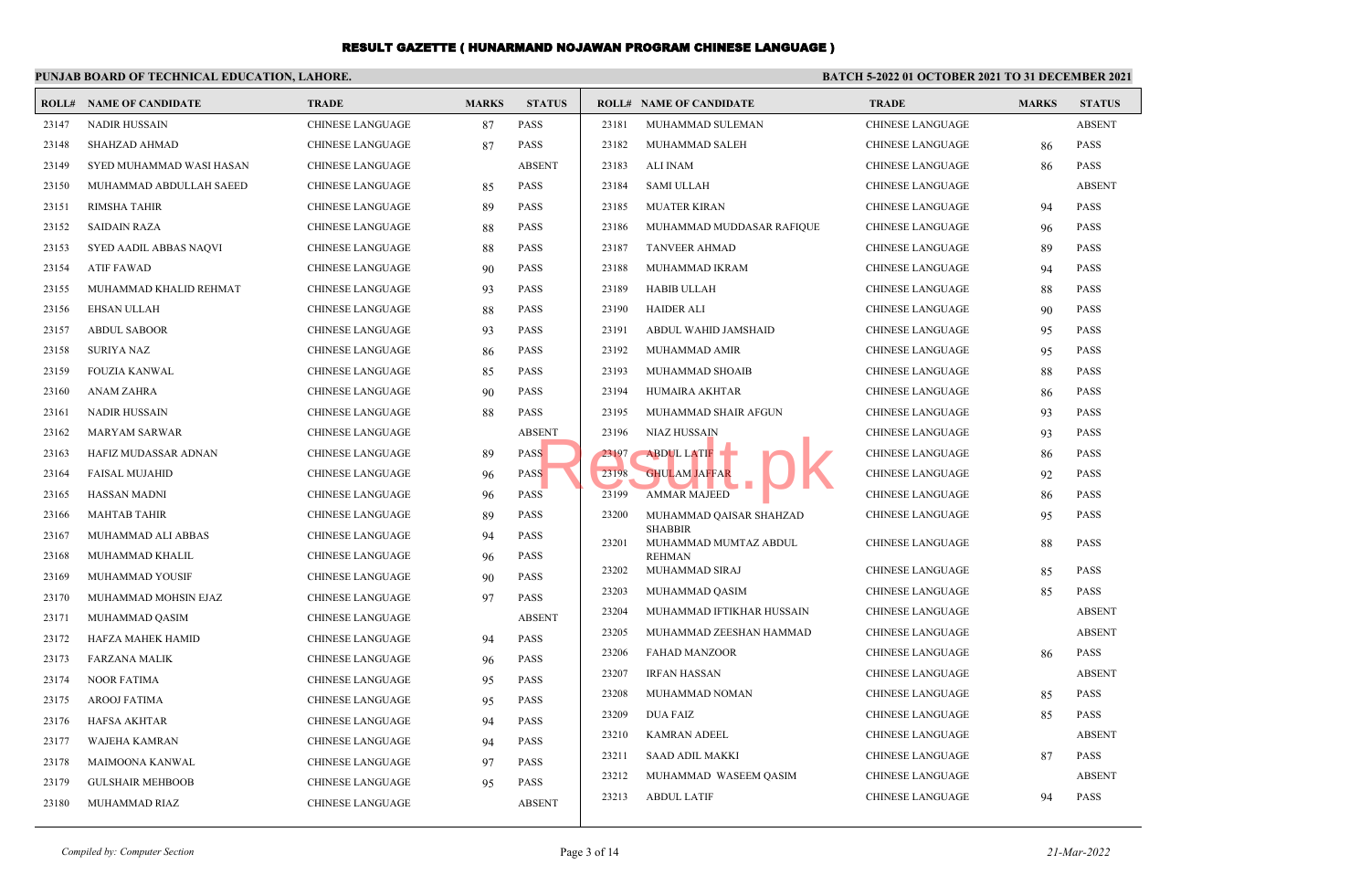# **PUNJAB BOARD OF TECHNICAL EDUCATION, LAHORE.**

## **BATCH 5-2022 01 OCTOBER 2021 TO 31 DECEMBER 2021**

|       | <b>ROLL# NAME OF CANDIDATE</b>                                 | <b>TRADE</b>            | <b>MARKS</b> | <b>STATUS</b> |                            | <b>ROLL# NAME OF CANDIDATE</b>                                      | <b>TRADE</b>            | <b>MARKS</b> | <b>STATUS</b> |
|-------|----------------------------------------------------------------|-------------------------|--------------|---------------|----------------------------|---------------------------------------------------------------------|-------------------------|--------------|---------------|
| 23214 | <b>SABIKA SOHAIL</b>                                           | <b>CHINESE LANGUAGE</b> | 95           | <b>PASS</b>   | 23247                      | YASIR ALI                                                           | <b>CHINESE LANGUAGE</b> | 88           | <b>PASS</b>   |
|       | <b>GOVERNMENT COLLEGE OF TECHNOLOGY, SAMANABAD, FAISALABAD</b> |                         |              |               | 23248                      | ZIA UR REHMAN                                                       | <b>CHINESE LANGUAGE</b> | 91           | <b>PASS</b>   |
| 23215 | <b>ABDUL RAHMAN</b>                                            | <b>CHINESE LANGUAGE</b> | 84           | <b>PASS</b>   | 23249                      | MUHAMMAD MUAZ                                                       | <b>CHINESE LANGUAGE</b> | 89           | <b>PASS</b>   |
| 23216 | <b>ADIL MUNAWAR</b>                                            | <b>CHINESE LANGUAGE</b> | 89           | <b>PASS</b>   | 23250                      | <b>RIMSHA ASHRAF</b>                                                | <b>CHINESE LANGUAGE</b> | 88           | <b>PASS</b>   |
| 23217 | <b>ALI HASSAN</b>                                              | <b>CHINESE LANGUAGE</b> | 91           | <b>PASS</b>   | 23251                      | SYEDA MISBAH AMEEN                                                  | <b>CHINESE LANGUAGE</b> | 88           | PASS          |
| 23218 | ANZILA AHTESHAM                                                | CHINESE LANGUAGE        | 90           | <b>PASS</b>   | 23252                      | <b>MATEEN YOUSAF</b>                                                | <b>CHINESE LANGUAGE</b> | 90           | <b>PASS</b>   |
| 23219 | <b>AQIB SAEED</b>                                              | <b>CHINESE LANGUAGE</b> | 86           | <b>PASS</b>   | 23253                      | REHMAN KHALID                                                       | <b>CHINESE LANGUAGE</b> | 89           | <b>PASS</b>   |
| 23220 | <b>ASAD JAHAN</b>                                              | <b>CHINESE LANGUAGE</b> | 86           | <b>PASS</b>   | 23254                      | MUHAMMAD KAMRAN RAZA                                                | <b>CHINESE LANGUAGE</b> | 89           | <b>PASS</b>   |
| 23221 | <b>BASIT ALI</b>                                               | CHINESE LANGUAGE        | 87           | <b>PASS</b>   | 23255                      | <b>ANEEL ABBAS</b>                                                  | <b>CHINESE LANGUAGE</b> | 88           | <b>PASS</b>   |
| 23222 | <b>HAMZA SHAFIQ</b>                                            | <b>CHINESE LANGUAGE</b> | 85           | <b>PASS</b>   | 23256                      | <b>HUMZA TARIQ</b>                                                  | <b>CHINESE LANGUAGE</b> | 90           | <b>PASS</b>   |
| 23223 | <b>HASEEB MAQSOOD</b>                                          | CHINESE LANGUAGE        | 86           | <b>PASS</b>   | 23257                      | MUHAMMAD ALI                                                        | <b>CHINESE LANGUAGE</b> | 86           | <b>PASS</b>   |
| 23224 | <b>MOEEZ AHSAN</b>                                             | <b>CHINESE LANGUAGE</b> | 88           | <b>PASS</b>   | 23258                      | <b>FARIS NASEER</b>                                                 | <b>CHINESE LANGUAGE</b> | 86           | <b>PASS</b>   |
| 23225 | <b>KINZA SHAHZADI</b>                                          | CHINESE LANGUAGE        | 90           | <b>PASS</b>   | 23259                      | MUHAMMAD TOUSEEF NAEEM                                              | <b>CHINESE LANGUAGE</b> | 86           | <b>PASS</b>   |
| 23226 | <b>MIAN KHAN</b>                                               | CHINESE LANGUAGE        | 88           | <b>PASS</b>   | 23260                      | MUHAMMAD MOKARRAM                                                   | <b>CHINESE LANGUAGE</b> | 88           | <b>PASS</b>   |
| 23227 | HAFIZ MUDDASSIR MAJEED BUTT                                    | CHINESE LANGUAGE        | 84           | <b>PASS</b>   | 23261                      | MUHAMMAD NOMAN                                                      | <b>CHINESE LANGUAGE</b> | 94           | <b>PASS</b>   |
| 23228 | MUFEEZ AHMAD                                                   | <b>CHINESE LANGUAGE</b> | 87           | <b>PASS</b>   | 23262                      | <b>SOHAIL NASIR</b>                                                 | <b>CHINESE LANGUAGE</b> | 85           | <b>PASS</b>   |
| 23229 | MUHAMMAD BAQIR                                                 | <b>CHINESE LANGUAGE</b> | 87           | <b>PASS</b>   | 23263                      | ZOHAIB AHMAD                                                        | <b>CHINESE LANGUAGE</b> | 87           | <b>PASS</b>   |
| 23230 | MUHAMMAD BILAL                                                 | <b>CHINESE LANGUAGE</b> | 92           | <b>PASS</b>   | 23264                      | <b>WAQAS SADIO</b>                                                  | <b>CHINESE LANGUAGE</b> | 90           | <b>PASS</b>   |
| 23231 | MUHAMMAD BILAL                                                 | CHINESE LANGUAGE        | 90           | <b>PASS</b>   |                            | <b>GOVERNMENT TECHNICAL TRAINING INSTITUTE, JINNAH COLONY ROAD,</b> |                         |              |               |
| 23232 | <b>ABDUL WAHEED</b>                                            | <b>CHINESE LANGUAGE</b> | 88           | <b>PASS</b>   | <b>FAISALABAD</b><br>23265 | <b>OUDRAT ULLAH</b>                                                 | <b>CHINESE LANGUAGE</b> | 82           | <b>PASS</b>   |
| 23233 | MUHAMMAD IHTISHAM                                              | CHINESE LANGUAGE        | 87           | <b>PASS</b>   | 23266                      | MUHAMMAD AKRAM KHAN                                                 | <b>CHINESE LANGUAGE</b> | 81           | <b>PASS</b>   |
| 23234 | MUHAMMAD IRFAN AHMAD                                           | CHINESE LANGUAGE        | 89           | <b>PASS</b>   | 23267                      | MUHAMMAD FRAZ ILYAS                                                 | <b>CHINESE LANGUAGE</b> | 79           | <b>PASS</b>   |
| 23235 | MUHAMMAD NABEEL MUSTAFA                                        | <b>CHINESE LANGUAGE</b> | 84           | <b>PASS</b>   | 23268                      | <b>FAHEEM IQBAL</b>                                                 | <b>CHINESE LANGUAGE</b> | 77           | <b>PASS</b>   |
| 23236 | MUHAMMAD SHAHZAIB                                              | <b>CHINESE LANGUAGE</b> | 87           | <b>PASS</b>   | 23269                      | <b>MOBEEN ILYAS</b>                                                 | <b>CHINESE LANGUAGE</b> | 80           | <b>PASS</b>   |
| 23237 | MUHAMMAD WALEED                                                | CHINESE LANGUAGE        | 92           | <b>PASS</b>   | 23270                      | ZAIN ALI                                                            | CHINESE LANGUAGE        | 77           | PASS          |
| 23238 | MUHAMMAD WAQAS                                                 | CHINESE LANGUAGE        | 92           | <b>PASS</b>   | 23271                      | <b>WASEEM HASAN</b>                                                 | <b>CHINESE LANGUAGE</b> | 79           | <b>PASS</b>   |
| 23239 | <b>NAIMAT RAZA</b>                                             | <b>CHINESE LANGUAGE</b> | 88           | <b>PASS</b>   | 23272                      | <b>ADEEL AHMAD</b>                                                  | <b>CHINESE LANGUAGE</b> | 81           | <b>PASS</b>   |
| 23240 | <b>NASIBAH LIAOAT</b>                                          | <b>CHINESE LANGUAGE</b> | 90           | <b>PASS</b>   | 23273                      | <b>MOHSIN RAZA</b>                                                  | <b>CHINESE LANGUAGE</b> | 77           | <b>PASS</b>   |
| 23241 | <b>SAJID ALI</b>                                               | <b>CHINESE LANGUAGE</b> | 92           | <b>PASS</b>   | 23274                      | MUHAMMAD IFRAHEEM                                                   | <b>CHINESE LANGUAGE</b> | 77           | <b>PASS</b>   |
| 23242 | <b>SANA SHOUKAT</b>                                            | <b>CHINESE LANGUAGE</b> | 96           | <b>PASS</b>   | 23275                      | MUHAMMAD QASIM                                                      | <b>CHINESE LANGUAGE</b> | 78           | <b>PASS</b>   |
| 23243 | <b>SHAH ZAIB ALI</b>                                           | CHINESE LANGUAGE        | 92           | <b>PASS</b>   | 23276                      | MUHAMMAD AMIR                                                       | <b>CHINESE LANGUAGE</b> |              | <b>PASS</b>   |
| 23244 | MUHAMMAD SHAHROZ                                               | CHINESE LANGUAGE        | 88           | <b>PASS</b>   | 23277                      | <b>ABU HURAIRAH</b>                                                 | <b>CHINESE LANGUAGE</b> | 76           | <b>PASS</b>   |
| 23245 | <b>USWA SAMREEN</b>                                            | <b>CHINESE LANGUAGE</b> | 91           | <b>PASS</b>   | 23278                      | <b>HABIB ULLAH</b>                                                  | <b>CHINESE LANGUAGE</b> | 76<br>78     | <b>PASS</b>   |
| 23246 | <b>WAQAR ALI</b>                                               | <b>CHINESE LANGUAGE</b> | 87           | <b>PASS</b>   |                            |                                                                     |                         |              |               |
|       |                                                                |                         |              |               |                            |                                                                     |                         |              |               |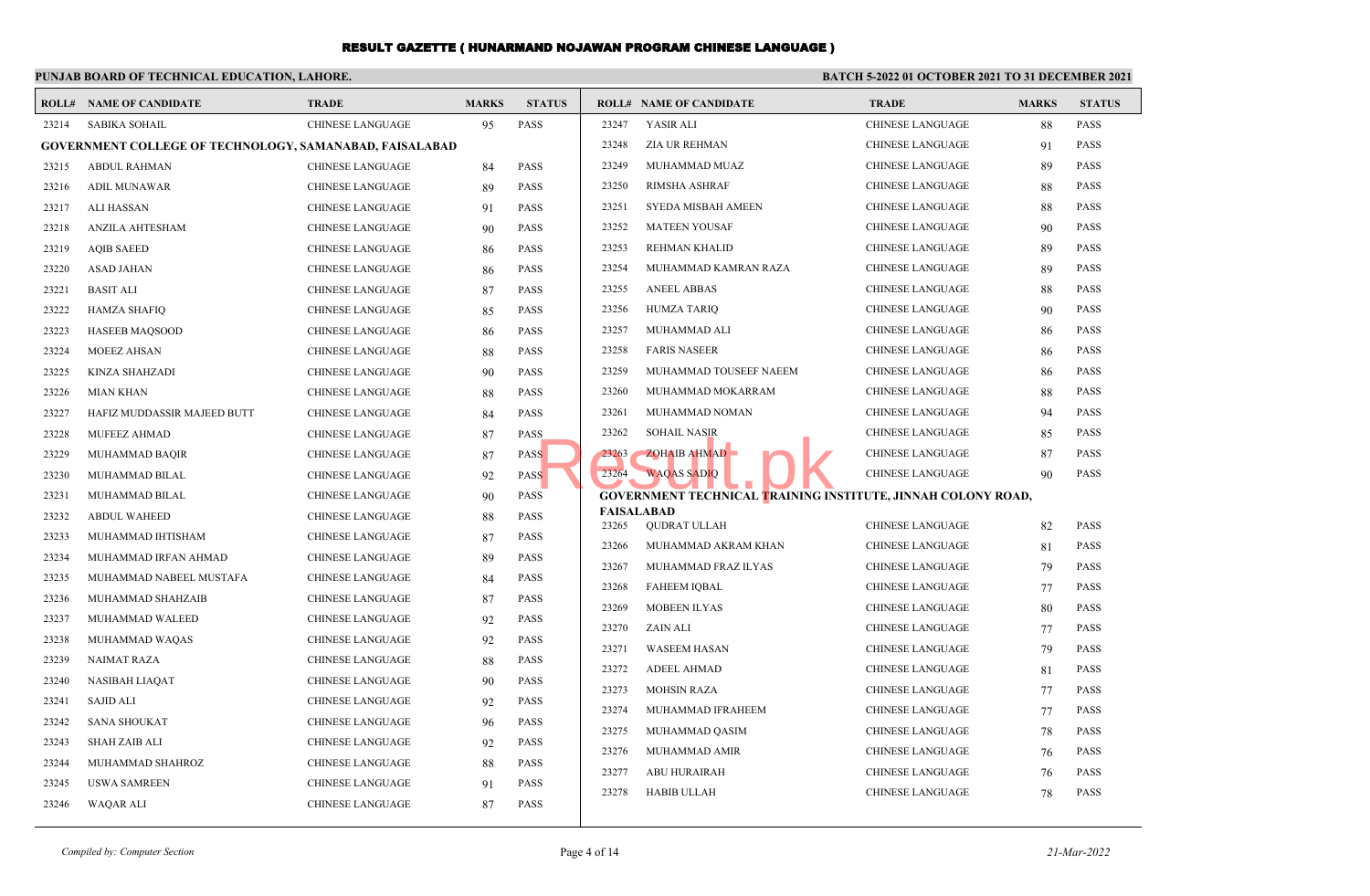#### **PUNJAB BOARD OF TECHNICAL EDUCATION, LAHORE. BATCH 5-2022 01 OCTOBER 2021 TO 31 DECEMBER 2021 ROLL# NAME OF CANDIDATE TRADE MARKS STATUS ROLL# NAME OF CANDIDATE TRADE MARKS STATUS** 23279 MUHAMMAD UMAIR LATIF CHINESE LANGUAGE 77 PASS 23280 MUHAMMAD ARSHAD CHINESE LANGUAGE 78 PASS 23281 HAIDER ALI CHINESE LANGUAGE 79 PASS 23282 MUHAMMAD USAMA ABBAS CHINESE LANGUAGE 76 PASS 23283 SAMAR ABBAS CHINESE LANGUAGE 77 PASS 23284 MUHAMMAD WAQAS SIDDIQUE CHINESE LANGUAGE 77 PASS 23285 YASIR MANZOOR CHINESE LANGUAGE 77 PASS 23286 MUHAMMAD HUSSNAIN MUSHTAQ CHINESE LANGUAGE 78 PASS 23287 MUHAMMAD TAUHEED TARIQ CHINESE LANGUAGE 78 PASS 23288 HAMZA WALEED CHINESE LANGUAGE 81 PASS 23289 SYED SIBTAIN ABID SHAH CHINESE LANGUAGE 81 PASS 23290 AQSA CHINESE LANGUAGE 79 PASS 23291 AMINA RAFIQUE CHINESE LANGUAGE 78 PASS 23292 ASIF ULLAH CHINESE LANGUAGE 76 PASS 23293 SAEEDA RAZA CHINESE LANGUAGE 78 PASS 23294 MUHAMMAD ATIQ BILAL CHINESE LANGUAGE 76 PASS 23295 SAIRA FAZAL CHINESE LANGUAGE 79 PASS 23296 UMAR NADEEM CHINESE LANGUAGE 77 PASS 23297 MUHAMMAD AWAIS CHINESE LANGUAGE 77 PASS 23298 AHMER NASEER CHINESE LANGUAGE 78 PASS 23299 MUHAMMAD ABUBAKKAR MUREED CHINESE LANGUAGE 76 PASS 23300 KASHIF ALI CHINESE LANGUAGE 76 PASS 23301 AHMAD RAZA CHINESE LANGUAGE 77 PASS 23302 ARBAB ATTIQUE CHINESE LANGUAGE 77 PASS 23303 AHMAD IJAZ CHINESE LANGUAGE 79 PASS 23304 MUHAMMAD ABDULLAH CHINESE LANGUAGE 78 PASS 23305 MUHAMMAD QASIM ARQAM CHINESE LANGUAGE 78 PASS 23306 GULZAR AHMAD CHINESE LANGUAGE 78 PASS 23307 IRFAN HAIDRI CHINESE LANGUAGE 78 PASS 23308 HAMZA SHAFIQ CHINESE LANGUAGE 80 PASS 23309 MUHAMMAD SADAF RIAZ CHINESE LANGUAGE 79 PASS 23310 ABDUL LATIF CHINESE LANGUAGE 77 PASS 23311 SAIF UR REHMAN CHINESE LANGUAGE 79 PASS 23312 JEHANZEB CHINESE LANGUAGE 77 PASS 23313 ABDUL RAHMAN CHINESE LANGUAGE 78 PASS 23314 SANABAR ALI CHINESE LANGUAGE 78 PASS 23315 ZAHID MANZOOR CHINESE LANGUAGE 84 PASS 23316 ZARGHAM HAIDER CHINESE LANGUAGE 79 PASS 23317 MUHAMMAD IBRAHIM CHINESE LANGUAGE 81 PASS 23318 MUHAMMAD SHAHID CHINESE LANGUAGE 80 PASS 23319 MUHAMMAD BILAL CHINESE LANGUAGE 80 PASS 23320 MUHAMMAD ALAMGIR CHINESE LANGUAGE 82 PASS 23321 WASEEM ABBAS CHINESE LANGUAGE 81 PASS 23322 NAEEM ULLAH CHINESE LANGUAGE 81 PASS 23323 NOREEN SOHAIL MAGREY CHINESE LANGUAGE 80 PASS 23324 MUHAMMAD AFZAAL CHINESE LANGUAGE 80 PASS 23325 MOAZAM FAROOQ CHINESE LANGUAGE 79 PASS 23326 NAEEM TAHIR CHINESE LANGUAGE 78 PASS 23327 SHAHZAIB HASSAN CHINESE LANGUAGE 80 PASS 23328 SOHAIL ANIS CHINESE LANGUAGE 80 PASS 23329 MUHAMMAD AHMAD CHINESE LANGUAGE 77 PASS 23330 HAMRAZ ILYAS CHINESE LANGUAGE 77 PASS 23331 HAMZA ABBAS CHINESE LANGUAGE 77 PASS 23332 MUHAMMAD IMRAN CHINESE LANGUAGE 76 PASS 23333 MUHAMMAD UMAIR CHINESE LANGUAGE 78 PASS 23334 MUHAMMAD ADREES CHINESE LANGUAGE 77 PASS 23335 KHALID MAHMOOD CHINESE LANGUAGE 77 PASS 23336 ALI HAMZA CHINESE LANGUAGE 77 PASS 23337 ABDUL REHMAN ALI CHINESE LANGUAGE 75 PASS 23338 MUHAMMAD AWAIS CHINESE LANGUAGE 77 PASS 23339 ABDUL ALI CHINESE LANGUAGE 77 PASS 23340 BILAL HASSAN CHINESE LANGUAGE 77 PASS 23341 GHULAM YASIN CHINESE LANGUAGE 77 PASS 23342 AHMED NAWAZ CHINESE LANGUAGE 75 PASS 23343 MUHAMMAD IMRAN RAZA CHINESE LANGUAGE 72 PASS 23344 MUHAMMAD ATIF JALAL CHINESE LANGUAGE 76 PASS 23345 TALHA BIN ZAHID CHINESE LANGUAGE 73 PASS 23346 FAIZAN YOUSAF CHINESE LANGUAGE 74 PASS SS SOHAIL ANIS<br>SS SS SS SOHAIL ANIS AHMAD<br>SS SS 23330 HAMRAZ ILYAS

*Compiled by: Computer Section* Page 5 of 14 *21-Mar-2022*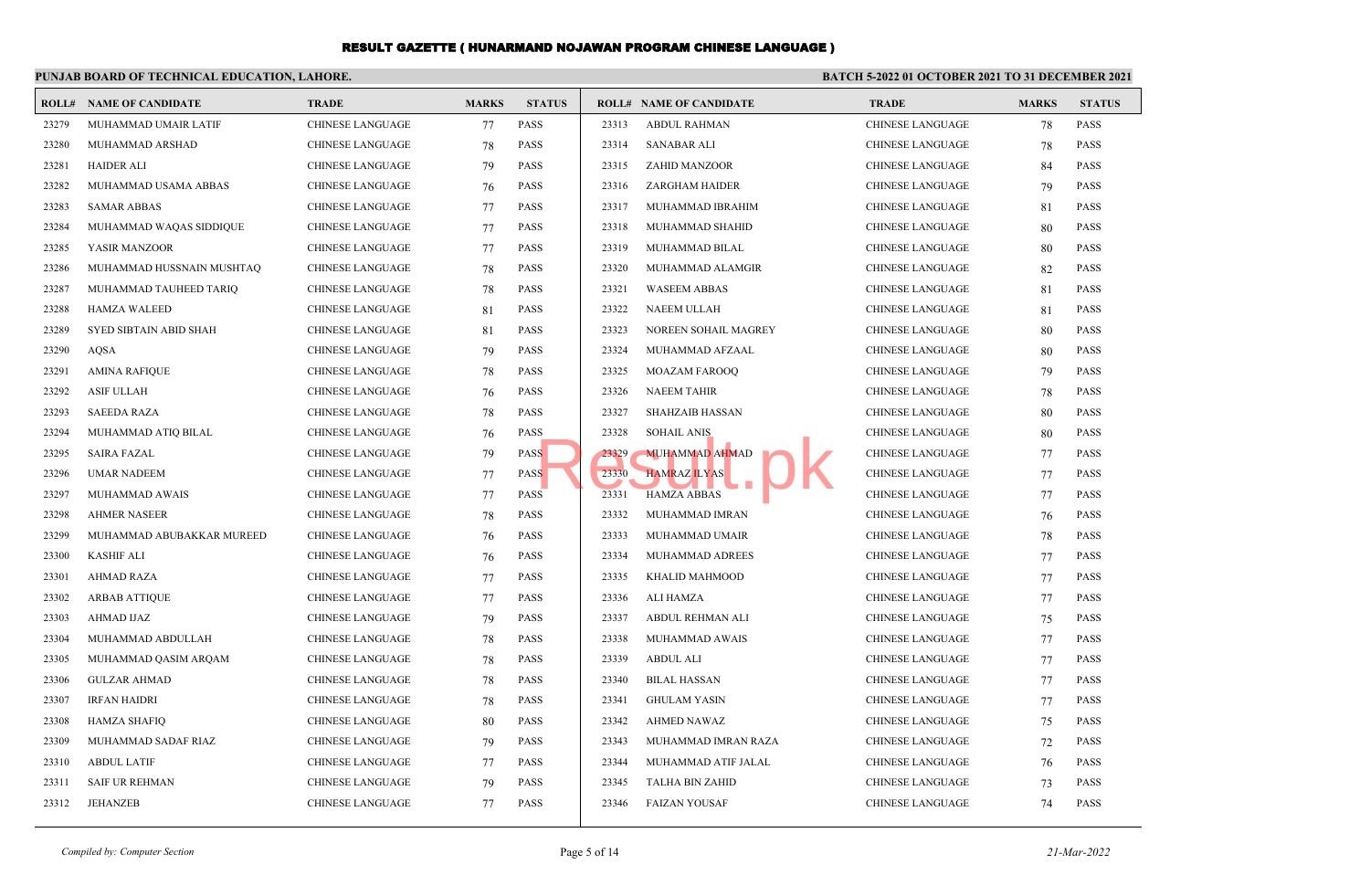#### **PUNJAB BOARD OF TECHNICAL EDUCATION, LAHORE. BATCH 5-2022 01 OCTOBER 2021 TO 31 DECEMBER 2021 ROLL# NAME OF CANDIDATE TRADE MARKS STATUS ROLL# NAME OF CANDIDATE TRADE MARKS STATUS** 23347 ABDUL QADEER KHAN CHINESE LANGUAGE 78 PASS 23348 ABDULLAH IJAZ CHINESE LANGUAGE 76 PASS 23349 ABDUL MAJID CHINESE LANGUAGE 78 PASS 23350 SALEHA TARIQ CHINESE LANGUAGE 78 PASS 23351 SHAHNAZ PARVEEN CHINESE LANGUAGE 79 PASS 23352 MARIA CHINESE LANGUAGE 78 PASS 23353 MUQADDAS ABDULLAH CHINESE LANGUAGE 77 PASS 23354 AMNA AMIR MAGREY CHINESE LANGUAGE 77 PASS 23355 AQSA AJMAL CHINESE LANGUAGE 76 PASS 23356 AYESHA CHAUHDARY CHINESE LANGUAGE 78 PASS 23357 BENISH SULTAN CHINESE LANGUAGE 77 PASS 23358 RANA MUHAMMAD USMAN TAHIR CHINESE LANGUAGE 77 PASS 23359 WISHMA AKRAM CHINESE LANGUAGE 76 PASS 23360 UMER ALAM CHINESE LANGUAGE 78 PASS 23361 MUHAMMAD ARBEEL IRSHAD CHINESE LANGUAGE 77 PASS 23362 ALI RAZA MERAJ CHINESE LANGUAGE 78 PASS 23363 IQRA SIDDIQUE CHINESE LANGUAGE 78 PASS **GOVERNMENT VOCATIONAL TRAINING INSTITUTE FOR WOMEN, NEAR MADINA MARRIAGE HALL, SAMANABAD, FAISALABAD** 23364 HIRA YASMEEN CHINESE LANGUAGE 96 PASS 23365 SUNDAS ASIF CHINESE LANGUAGE 93 PASS 23366 SAFFA ILYAS CHINESE LANGUAGE 85 PASS 23367 SAIMA CHINESE LANGUAGE 99 PASS 23368 AROOJ ZAIGHAM CHINESE LANGUAGE 98 PASS 23369 ABU SUFYAN CHINESE LANGUAGE 92 PASS 23370 HUSNAIN SHAHID CHINESE LANGUAGE 81 PASS 23371 MUHAMMAD SHOAIB IMRAN CHINESE LANGUAGE 71 PASS 23372 MUHAMMAD SAEED CHINESE LANGUAGE 73 PASS 23373 SANA CHINESE LANGUAGE 85 PASS 23374 SAMRA MANZOOR CHINESE LANGUAGE 100 PASS 23375 MUHAMMAD QASIM AKBAR CHINESE LANGUAGE 77 PASS 23376 FURQAN AHMED SIDDIQUI CHINESE LANGUAGE 98 PASS 23377 AMNA CHINESE LANGUAGE 99 PASS 23378 ZANIB CHINESE LANGUAGE ABSENT 23379 MAAZ ALI CHINESE LANGUAGE 82 PASS 23380 ALISHBA CHINESE LANGUAGE 78 PASS 23381 SIDRA CHINESE LANGUAGE 83 PASS 23382 MUHAMMAD SAMI CHINESE LANGUAGE 83 PASS 23383 USAMA ZAHID CHINESE LANGUAGE 77 PASS 23384 MUHAMMAD USMAN CHINESE LANGUAGE 80 PASS 23385 AMINA NOREEN CHINESE LANGUAGE 77 PASS 23386 MUHAMMAD TAYYAB CHINESE LANGUAGE 81 PASS 23387 RIMSHA KHAN CHINESE LANGUAGE 82 PASS 23388 YUSRA WADOOD CHINESE LANGUAGE 80 PASS 23389 MUHAMMAD ZULQURNAIN CHINESE LANGUAGE 82 PASS 23390 MUHAMMAD HASHAM RAZA CHINESE LANGUAGE 97 PASS 23391 AYESHA SADEEQA CHINESE LANGUAGE 81 PASS 23392 FARWA AKBER CHINESE LANGUAGE 80 PASS 23393 MEERAB NAZ CHINESE LANGUAGE 80 PASS 23394 AYESHA MAQSOOD LEE CHINESE LANGUAGE 81 PASS 23395 FATIMA MAQSOOD CHINESE LANGUAGE 83 PASS 23396 MOMINA MAQSOOD CHINESE LANGUAGE 77 PASS 23397 ROSE ZAHID CHINESE LANGUAGE 99 PASS 23398 SABA MANZOOR CHINESE LANGUAGE 79 PASS 23399 ZAHRA NOOR CHINESE LANGUAGE 72 PASS 23400 JANNAT ASIF CHINESE LANGUAGE 76 PASS **GOVT. STAFF TRAINING COLLEGE, PEOPLES COLONY, FAISALABAD** 23401 ALI MEHROZ UL HASSAN CHINESE LANGUAGE 82 PASS 23402 BISHARAT ALI CHINESE LANGUAGE 78 PASS 23403 ZOHRA BATOOL CHINESE LANGUAGE 79 PASS 23404 SHAHZAD ALI CHINESE LANGUAGE 76 PASS 23405 WAJIHA FATIMA CHINESE LANGUAGE 82 PASS 23406 NASRULLAH CHINESE LANGUAGE ABSENT 23407 EASHA SHEHZAD CHINESE LANGUAGE 83 PASS 23408 SEHRISH SALEEM CHINESE LANGUAGE 81 PASS 23409 MUHAMMAD ZARYAB CHINESE LANGUAGE 92 PASS 23410 ANJUM SHEHZAD CHINESE LANGUAGE 80 PASS 23411 AYYAZ AHMAD CHINESE LANGUAGE 81 PASS S<br>
B<br>
23395 FATIMA MAQSOOD<br>
23396 MOMINA MAQSOOD<br>
23397 ROSE ZAHID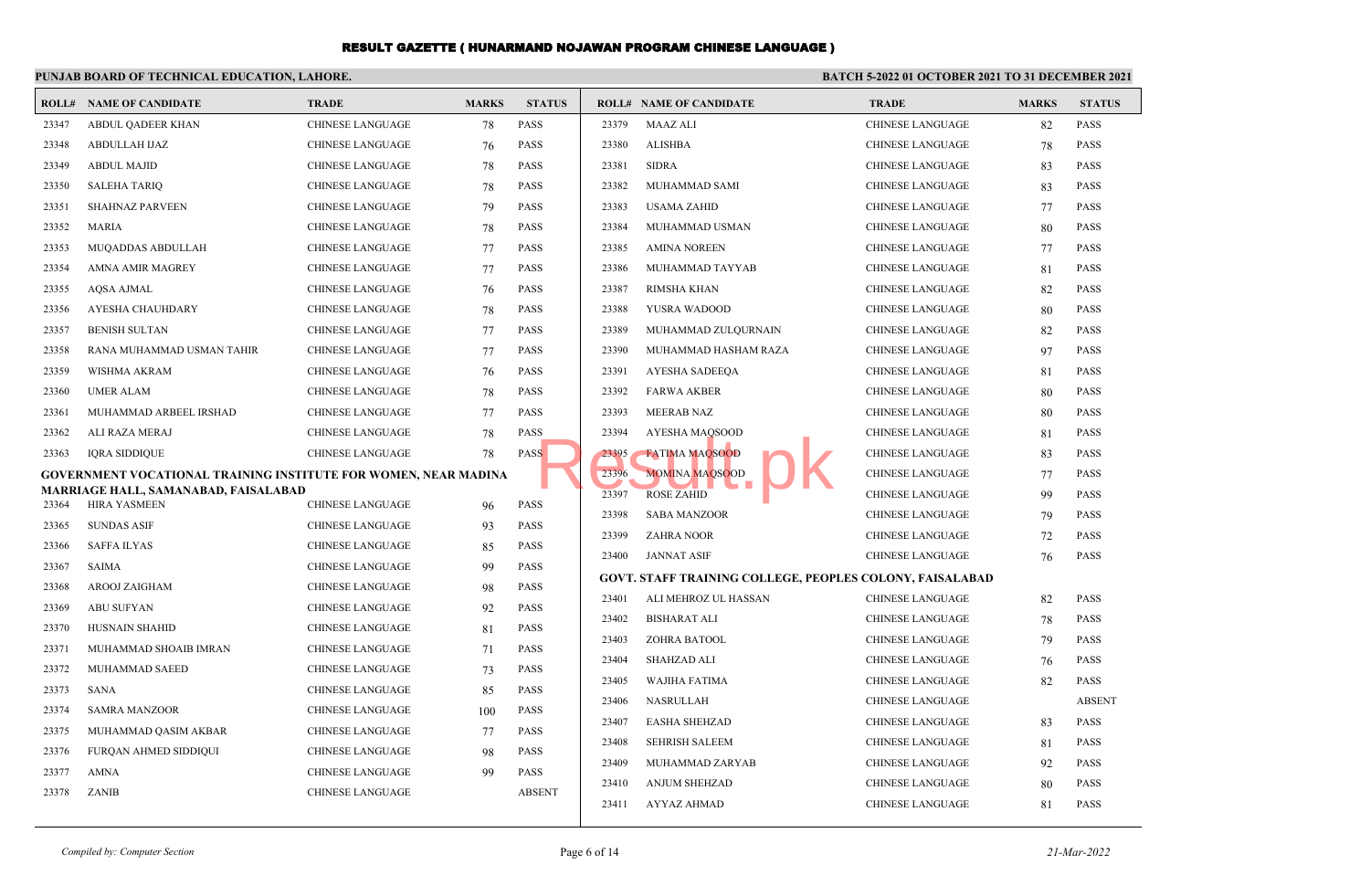| <b>STATUS</b><br><b>ROLL# NAME OF CANDIDATE</b><br><b>TRADE</b><br><b>MARKS</b><br><b>ROLL# NAME OF CANDIDATE</b><br><b>MARKS</b><br><b>STATUS</b><br><b>TRADE</b><br>23412<br><b>ASAD ALI</b><br><b>CHINESE LANGUAGE</b><br><b>PASS</b><br>23446<br>MUHAMMAD WAQAR<br><b>CHINESE LANGUAGE</b><br><b>PASS</b><br>77<br>87<br><b>ABSENT</b><br><b>PASS</b><br>23413<br><b>MANZOOR ALI</b><br><b>CHINESE LANGUAGE</b><br>23447<br>80<br>RANA HUNAIN AHMAD<br>CHINESE LANGUAGE<br><b>ABSENT</b><br><b>PASS</b><br>23414<br>SHAFAI IRSHAD AHMAD<br><b>CHINESE LANGUAGE</b><br>23448<br><b>ABDUL REHMAN</b><br><b>CHINESE LANGUAGE</b><br>80<br>23415<br><b>REHAN AHMAD</b><br><b>PASS</b><br>23449<br>MUHAMMAD MUAZZAM ALI<br>79<br>PASS<br><b>CHINESE LANGUAGE</b><br>81<br>CHINESE LANGUAGE<br><b>ABSENT</b><br><b>PASS</b><br>23416<br>MUHAMMAD ASLAM<br>CHINESE LANGUAGE<br>23450<br>MUHAMMAD ARSHAD<br>CHINESE LANGUAGE<br>85<br><b>ABSENT</b><br>23417<br>MUHAMMAD REHAN<br><b>CHINESE LANGUAGE</b><br><b>GOVERNMENT TECHNICAL TRAINING INSTITUTE, SATELLITE TOWN, JHANG</b><br><b>ABSENT</b><br>23418<br><b>ADIL SUHAIL</b><br><b>CHINESE LANGUAGE</b><br>23451<br><b>PASS</b><br><b>UMAR HASSAN</b><br><b>CHINESE LANGUAGE</b><br>88<br>23419<br><b>ABSENT</b><br>MUHAMMAD TALHA YASEEN<br><b>CHINESE LANGUAGE</b><br>23452<br><b>PASS</b><br>ALI HASSAN<br>CHINESE LANGUAGE<br>95<br><b>ABSENT</b><br>23420<br>MUHAMMAD TOUFEEQ<br><b>CHINESE LANGUAGE</b><br>23453<br><b>PASS</b><br><b>HAMZA KHALID</b><br><b>CHINESE LANGUAGE</b><br>81<br>23421<br><b>PASS</b><br>MUHAMMAD TAIMOOR MAQSOOD<br><b>CHINESE LANGUAGE</b><br>82<br><b>PASS</b><br>23454<br>MUHAMMAD UMAIS HASSAN<br><b>CHINESE LANGUAGE</b><br>74<br>23422<br><b>CHINESE LANGUAGE</b><br><b>ABSENT</b><br>NASRULLAH CHANNA<br>23455<br><b>PASS</b><br>ALI AKBAR SIAL<br><b>CHINESE LANGUAGE</b><br>78<br>23423<br><b>PASS</b><br>AMJAD ALI<br><b>CHINESE LANGUAGE</b><br>81<br>23456<br>MUHAMMAD MOHSIN<br><b>PASS</b><br><b>CHINESE LANGUAGE</b><br>85<br>23424<br><b>PASS</b><br><b>MARIYAM ALVI</b><br>CHINESE LANGUAGE<br>78<br><b>PASS</b><br>23457<br>MUHAMMAD KHALIQ UL ZAMAN<br><b>CHINESE LANGUAGE</b><br>88<br><b>KHAN</b><br>23425<br><b>AAWIZAH ALVI</b><br><b>CHINESE LANGUAGE</b><br><b>PASS</b><br>76<br><b>PASS</b><br>23458<br>ALI HAIDER SIAL<br><b>CHINESE LANGUAGE</b><br>85<br><b>PASS</b><br>23426<br>AMEERZISH ALVI<br><b>CHINESE LANGUAGE</b><br>75<br><b>PASS</b><br>23459<br><b>ABDUR REHMAN</b><br>CHINESE LANGUAGE<br>82<br>23427<br><b>MOHSIN SAMEER</b><br><b>PASS</b><br><b>CHINESE LANGUAGE</b><br>86<br>23460<br><b>PASS</b><br>HABIB ULLAH KHAN<br><b>CHINESE LANGUAGE</b><br>96<br>23428<br>MUHAMMAD WAQAS<br>CHINESE LANGUAGE<br><b>ABSENT</b><br>23461<br><b>HAFIZ MUHAMMAD HAMZA</b><br><b>PASS</b><br><b>CHINESE LANGUAGE</b><br>87<br>23429<br><b>ABSENT</b><br>MUHAMMAD TALHA<br>CHINESE LANGUAGE<br>23462<br>HAFIZ ABU HURAIRAH TAYYAB<br><b>PASS</b><br><b>CHINESE LANGUAGE</b><br>90<br><b>ABSENT</b><br>23430<br>MUHAMMAD SOHAIL<br><b>CHINESE LANGUAGE</b><br><b>PASS</b><br>MUHAMMAD IMRAM<br>23463<br><b>CHINESE LANGUAGE</b><br>90<br><b>ABSENT</b><br>23431<br><b>SHAKEEL YOUSAF</b><br><b>CHINESE LANGUAGE</b><br><b>PASS</b><br>23464<br>MUHAMMAD ZEESHAN<br>CHINESE LANGUAGE<br>86<br><b>ABSENT</b><br>23432<br>MUHAMMAD YASIR<br><b>CHINESE LANGUAGE</b><br><b>PASS</b><br>23465<br>ALI HASNAIN<br><b>CHINESE LANGUAGE</b><br>77<br>23433<br><b>MOAZ AHMAD</b><br><b>ABSENT</b><br><b>CHINESE LANGUAGE</b><br><b>PASS</b><br>23466<br>MUHAMMAD USMAN RAZA ATTARI<br><b>CHINESE LANGUAGE</b><br>73<br><b>PASS</b><br>23434<br>ALEENA MANZOOR<br><b>CHINESE LANGUAGE</b><br>82<br><b>PASS</b><br>23467<br>MUHAMMAD ISHAQ TABASSUM<br><b>CHINESE LANGUAGE</b><br>79<br><b>ABSENT</b><br>23435<br>RAFAQAT HASSAN DOGER<br><b>CHINESE LANGUAGE</b><br><b>PASS</b><br>23468<br><b>SHAN SHAHBAZ</b><br>CHINESE LANGUAGE<br>80<br>23436<br>MUHAMMAD HAFFEE<br><b>CHINESE LANGUAGE</b><br><b>ABSENT</b><br>23469<br><b>PASS</b><br>MUHAMMAD ASIF<br><b>CHINESE LANGUAGE</b><br>83<br>23437<br><b>BILAWAL ARSHAD</b><br><b>CHINESE LANGUAGE</b><br><b>ABSENT</b><br>23470<br><b>PASS</b><br>MUHAMMAD SIDDIQUE<br><b>CHINESE LANGUAGE</b><br>89<br>23438<br><b>MANSOOR ALI</b><br><b>CHINESE LANGUAGE</b><br><b>ABSENT</b><br>23471<br><b>NOOR ASIF</b><br><b>PASS</b><br><b>CHINESE LANGUAGE</b><br>81<br>23439<br><b>ZAHRA TEHREEM</b><br><b>CHINESE LANGUAGE</b><br>80<br><b>PASS</b><br>23472<br><b>PASS</b><br><b>KHAWAR AHMAD</b><br>CHINESE LANGUAGE<br>75<br>23440<br><b>RAZA HUSSNAIN</b><br><b>CHINESE LANGUAGE</b><br><b>ABSENT</b><br>23473<br><b>PASS</b><br>MUNEEB ALI<br><b>CHINESE LANGUAGE</b><br>78<br>23441<br><b>ABSENT</b><br><b>ABDULLAH QADOOS</b><br><b>CHINESE LANGUAGE</b><br><b>PASS</b><br>23474<br>MUHAMMAD SHAHZAD<br>78<br><b>CHINESE LANGUAGE</b><br>23442<br><b>ABSENT</b><br>MUHAMMAD AFAQ JAMIL<br><b>CHINESE LANGUAGE</b><br><b>PASS</b><br>23475<br><b>HAIDER ALI AATISH</b><br><b>CHINESE LANGUAGE</b><br>80<br><b>PASS</b><br>23443<br><b>TOSSIF ASHRAF</b><br>CHINESE LANGUAGE<br>84<br>23476<br><b>PASS</b><br><b>BILAL HAIDER</b><br>CHINESE LANGUAGE<br>76<br>23444<br><b>RAHEEL ASHRAF</b><br><b>CHINESE LANGUAGE</b><br><b>PASS</b><br>81<br>23477<br>MUHAMMAD YAR<br>72<br><b>PASS</b><br><b>CHINESE LANGUAGE</b> | PUNJAB BOARD OF TECHNICAL EDUCATION, LAHORE. |  | BATCH 5-2022 01 OCTOBER 2021 TO 31 DECEMBER 2021 |  |  |  |  |  |
|---------------------------------------------------------------------------------------------------------------------------------------------------------------------------------------------------------------------------------------------------------------------------------------------------------------------------------------------------------------------------------------------------------------------------------------------------------------------------------------------------------------------------------------------------------------------------------------------------------------------------------------------------------------------------------------------------------------------------------------------------------------------------------------------------------------------------------------------------------------------------------------------------------------------------------------------------------------------------------------------------------------------------------------------------------------------------------------------------------------------------------------------------------------------------------------------------------------------------------------------------------------------------------------------------------------------------------------------------------------------------------------------------------------------------------------------------------------------------------------------------------------------------------------------------------------------------------------------------------------------------------------------------------------------------------------------------------------------------------------------------------------------------------------------------------------------------------------------------------------------------------------------------------------------------------------------------------------------------------------------------------------------------------------------------------------------------------------------------------------------------------------------------------------------------------------------------------------------------------------------------------------------------------------------------------------------------------------------------------------------------------------------------------------------------------------------------------------------------------------------------------------------------------------------------------------------------------------------------------------------------------------------------------------------------------------------------------------------------------------------------------------------------------------------------------------------------------------------------------------------------------------------------------------------------------------------------------------------------------------------------------------------------------------------------------------------------------------------------------------------------------------------------------------------------------------------------------------------------------------------------------------------------------------------------------------------------------------------------------------------------------------------------------------------------------------------------------------------------------------------------------------------------------------------------------------------------------------------------------------------------------------------------------------------------------------------------------------------------------------------------------------------------------------------------------------------------------------------------------------------------------------------------------------------------------------------------------------------------------------------------------------------------------------------------------------------------------------------------------------------------------------------------------------------------------------------------------------------------------------------------------------------------------------------------------------------------------------------------------------------------------------------------------------------------------------------------------------------------------------------------------------------------------------------------------------------------------------------------------------------------------------------------------------------------------------------------------------------------------------------------------------------------------------------------------------------------------------------------------------------------------------------------------------------------------------------------------------------------------------------------------------------------------------------------------------------------------------------------------------------------------------------------------------------------------------------------------------------------------------------------------------------------------------------------------------------------------------------------------------------------------|----------------------------------------------|--|--------------------------------------------------|--|--|--|--|--|
|                                                                                                                                                                                                                                                                                                                                                                                                                                                                                                                                                                                                                                                                                                                                                                                                                                                                                                                                                                                                                                                                                                                                                                                                                                                                                                                                                                                                                                                                                                                                                                                                                                                                                                                                                                                                                                                                                                                                                                                                                                                                                                                                                                                                                                                                                                                                                                                                                                                                                                                                                                                                                                                                                                                                                                                                                                                                                                                                                                                                                                                                                                                                                                                                                                                                                                                                                                                                                                                                                                                                                                                                                                                                                                                                                                                                                                                                                                                                                                                                                                                                                                                                                                                                                                                                                                                                                                                                                                                                                                                                                                                                                                                                                                                                                                                                                                                                                                                                                                                                                                                                                                                                                                                                                                                                                                                                                                                 |                                              |  |                                                  |  |  |  |  |  |
|                                                                                                                                                                                                                                                                                                                                                                                                                                                                                                                                                                                                                                                                                                                                                                                                                                                                                                                                                                                                                                                                                                                                                                                                                                                                                                                                                                                                                                                                                                                                                                                                                                                                                                                                                                                                                                                                                                                                                                                                                                                                                                                                                                                                                                                                                                                                                                                                                                                                                                                                                                                                                                                                                                                                                                                                                                                                                                                                                                                                                                                                                                                                                                                                                                                                                                                                                                                                                                                                                                                                                                                                                                                                                                                                                                                                                                                                                                                                                                                                                                                                                                                                                                                                                                                                                                                                                                                                                                                                                                                                                                                                                                                                                                                                                                                                                                                                                                                                                                                                                                                                                                                                                                                                                                                                                                                                                                                 |                                              |  |                                                  |  |  |  |  |  |
|                                                                                                                                                                                                                                                                                                                                                                                                                                                                                                                                                                                                                                                                                                                                                                                                                                                                                                                                                                                                                                                                                                                                                                                                                                                                                                                                                                                                                                                                                                                                                                                                                                                                                                                                                                                                                                                                                                                                                                                                                                                                                                                                                                                                                                                                                                                                                                                                                                                                                                                                                                                                                                                                                                                                                                                                                                                                                                                                                                                                                                                                                                                                                                                                                                                                                                                                                                                                                                                                                                                                                                                                                                                                                                                                                                                                                                                                                                                                                                                                                                                                                                                                                                                                                                                                                                                                                                                                                                                                                                                                                                                                                                                                                                                                                                                                                                                                                                                                                                                                                                                                                                                                                                                                                                                                                                                                                                                 |                                              |  |                                                  |  |  |  |  |  |
|                                                                                                                                                                                                                                                                                                                                                                                                                                                                                                                                                                                                                                                                                                                                                                                                                                                                                                                                                                                                                                                                                                                                                                                                                                                                                                                                                                                                                                                                                                                                                                                                                                                                                                                                                                                                                                                                                                                                                                                                                                                                                                                                                                                                                                                                                                                                                                                                                                                                                                                                                                                                                                                                                                                                                                                                                                                                                                                                                                                                                                                                                                                                                                                                                                                                                                                                                                                                                                                                                                                                                                                                                                                                                                                                                                                                                                                                                                                                                                                                                                                                                                                                                                                                                                                                                                                                                                                                                                                                                                                                                                                                                                                                                                                                                                                                                                                                                                                                                                                                                                                                                                                                                                                                                                                                                                                                                                                 |                                              |  |                                                  |  |  |  |  |  |
|                                                                                                                                                                                                                                                                                                                                                                                                                                                                                                                                                                                                                                                                                                                                                                                                                                                                                                                                                                                                                                                                                                                                                                                                                                                                                                                                                                                                                                                                                                                                                                                                                                                                                                                                                                                                                                                                                                                                                                                                                                                                                                                                                                                                                                                                                                                                                                                                                                                                                                                                                                                                                                                                                                                                                                                                                                                                                                                                                                                                                                                                                                                                                                                                                                                                                                                                                                                                                                                                                                                                                                                                                                                                                                                                                                                                                                                                                                                                                                                                                                                                                                                                                                                                                                                                                                                                                                                                                                                                                                                                                                                                                                                                                                                                                                                                                                                                                                                                                                                                                                                                                                                                                                                                                                                                                                                                                                                 |                                              |  |                                                  |  |  |  |  |  |
|                                                                                                                                                                                                                                                                                                                                                                                                                                                                                                                                                                                                                                                                                                                                                                                                                                                                                                                                                                                                                                                                                                                                                                                                                                                                                                                                                                                                                                                                                                                                                                                                                                                                                                                                                                                                                                                                                                                                                                                                                                                                                                                                                                                                                                                                                                                                                                                                                                                                                                                                                                                                                                                                                                                                                                                                                                                                                                                                                                                                                                                                                                                                                                                                                                                                                                                                                                                                                                                                                                                                                                                                                                                                                                                                                                                                                                                                                                                                                                                                                                                                                                                                                                                                                                                                                                                                                                                                                                                                                                                                                                                                                                                                                                                                                                                                                                                                                                                                                                                                                                                                                                                                                                                                                                                                                                                                                                                 |                                              |  |                                                  |  |  |  |  |  |
|                                                                                                                                                                                                                                                                                                                                                                                                                                                                                                                                                                                                                                                                                                                                                                                                                                                                                                                                                                                                                                                                                                                                                                                                                                                                                                                                                                                                                                                                                                                                                                                                                                                                                                                                                                                                                                                                                                                                                                                                                                                                                                                                                                                                                                                                                                                                                                                                                                                                                                                                                                                                                                                                                                                                                                                                                                                                                                                                                                                                                                                                                                                                                                                                                                                                                                                                                                                                                                                                                                                                                                                                                                                                                                                                                                                                                                                                                                                                                                                                                                                                                                                                                                                                                                                                                                                                                                                                                                                                                                                                                                                                                                                                                                                                                                                                                                                                                                                                                                                                                                                                                                                                                                                                                                                                                                                                                                                 |                                              |  |                                                  |  |  |  |  |  |
|                                                                                                                                                                                                                                                                                                                                                                                                                                                                                                                                                                                                                                                                                                                                                                                                                                                                                                                                                                                                                                                                                                                                                                                                                                                                                                                                                                                                                                                                                                                                                                                                                                                                                                                                                                                                                                                                                                                                                                                                                                                                                                                                                                                                                                                                                                                                                                                                                                                                                                                                                                                                                                                                                                                                                                                                                                                                                                                                                                                                                                                                                                                                                                                                                                                                                                                                                                                                                                                                                                                                                                                                                                                                                                                                                                                                                                                                                                                                                                                                                                                                                                                                                                                                                                                                                                                                                                                                                                                                                                                                                                                                                                                                                                                                                                                                                                                                                                                                                                                                                                                                                                                                                                                                                                                                                                                                                                                 |                                              |  |                                                  |  |  |  |  |  |
|                                                                                                                                                                                                                                                                                                                                                                                                                                                                                                                                                                                                                                                                                                                                                                                                                                                                                                                                                                                                                                                                                                                                                                                                                                                                                                                                                                                                                                                                                                                                                                                                                                                                                                                                                                                                                                                                                                                                                                                                                                                                                                                                                                                                                                                                                                                                                                                                                                                                                                                                                                                                                                                                                                                                                                                                                                                                                                                                                                                                                                                                                                                                                                                                                                                                                                                                                                                                                                                                                                                                                                                                                                                                                                                                                                                                                                                                                                                                                                                                                                                                                                                                                                                                                                                                                                                                                                                                                                                                                                                                                                                                                                                                                                                                                                                                                                                                                                                                                                                                                                                                                                                                                                                                                                                                                                                                                                                 |                                              |  |                                                  |  |  |  |  |  |
|                                                                                                                                                                                                                                                                                                                                                                                                                                                                                                                                                                                                                                                                                                                                                                                                                                                                                                                                                                                                                                                                                                                                                                                                                                                                                                                                                                                                                                                                                                                                                                                                                                                                                                                                                                                                                                                                                                                                                                                                                                                                                                                                                                                                                                                                                                                                                                                                                                                                                                                                                                                                                                                                                                                                                                                                                                                                                                                                                                                                                                                                                                                                                                                                                                                                                                                                                                                                                                                                                                                                                                                                                                                                                                                                                                                                                                                                                                                                                                                                                                                                                                                                                                                                                                                                                                                                                                                                                                                                                                                                                                                                                                                                                                                                                                                                                                                                                                                                                                                                                                                                                                                                                                                                                                                                                                                                                                                 |                                              |  |                                                  |  |  |  |  |  |
|                                                                                                                                                                                                                                                                                                                                                                                                                                                                                                                                                                                                                                                                                                                                                                                                                                                                                                                                                                                                                                                                                                                                                                                                                                                                                                                                                                                                                                                                                                                                                                                                                                                                                                                                                                                                                                                                                                                                                                                                                                                                                                                                                                                                                                                                                                                                                                                                                                                                                                                                                                                                                                                                                                                                                                                                                                                                                                                                                                                                                                                                                                                                                                                                                                                                                                                                                                                                                                                                                                                                                                                                                                                                                                                                                                                                                                                                                                                                                                                                                                                                                                                                                                                                                                                                                                                                                                                                                                                                                                                                                                                                                                                                                                                                                                                                                                                                                                                                                                                                                                                                                                                                                                                                                                                                                                                                                                                 |                                              |  |                                                  |  |  |  |  |  |
|                                                                                                                                                                                                                                                                                                                                                                                                                                                                                                                                                                                                                                                                                                                                                                                                                                                                                                                                                                                                                                                                                                                                                                                                                                                                                                                                                                                                                                                                                                                                                                                                                                                                                                                                                                                                                                                                                                                                                                                                                                                                                                                                                                                                                                                                                                                                                                                                                                                                                                                                                                                                                                                                                                                                                                                                                                                                                                                                                                                                                                                                                                                                                                                                                                                                                                                                                                                                                                                                                                                                                                                                                                                                                                                                                                                                                                                                                                                                                                                                                                                                                                                                                                                                                                                                                                                                                                                                                                                                                                                                                                                                                                                                                                                                                                                                                                                                                                                                                                                                                                                                                                                                                                                                                                                                                                                                                                                 |                                              |  |                                                  |  |  |  |  |  |
|                                                                                                                                                                                                                                                                                                                                                                                                                                                                                                                                                                                                                                                                                                                                                                                                                                                                                                                                                                                                                                                                                                                                                                                                                                                                                                                                                                                                                                                                                                                                                                                                                                                                                                                                                                                                                                                                                                                                                                                                                                                                                                                                                                                                                                                                                                                                                                                                                                                                                                                                                                                                                                                                                                                                                                                                                                                                                                                                                                                                                                                                                                                                                                                                                                                                                                                                                                                                                                                                                                                                                                                                                                                                                                                                                                                                                                                                                                                                                                                                                                                                                                                                                                                                                                                                                                                                                                                                                                                                                                                                                                                                                                                                                                                                                                                                                                                                                                                                                                                                                                                                                                                                                                                                                                                                                                                                                                                 |                                              |  |                                                  |  |  |  |  |  |
|                                                                                                                                                                                                                                                                                                                                                                                                                                                                                                                                                                                                                                                                                                                                                                                                                                                                                                                                                                                                                                                                                                                                                                                                                                                                                                                                                                                                                                                                                                                                                                                                                                                                                                                                                                                                                                                                                                                                                                                                                                                                                                                                                                                                                                                                                                                                                                                                                                                                                                                                                                                                                                                                                                                                                                                                                                                                                                                                                                                                                                                                                                                                                                                                                                                                                                                                                                                                                                                                                                                                                                                                                                                                                                                                                                                                                                                                                                                                                                                                                                                                                                                                                                                                                                                                                                                                                                                                                                                                                                                                                                                                                                                                                                                                                                                                                                                                                                                                                                                                                                                                                                                                                                                                                                                                                                                                                                                 |                                              |  |                                                  |  |  |  |  |  |
|                                                                                                                                                                                                                                                                                                                                                                                                                                                                                                                                                                                                                                                                                                                                                                                                                                                                                                                                                                                                                                                                                                                                                                                                                                                                                                                                                                                                                                                                                                                                                                                                                                                                                                                                                                                                                                                                                                                                                                                                                                                                                                                                                                                                                                                                                                                                                                                                                                                                                                                                                                                                                                                                                                                                                                                                                                                                                                                                                                                                                                                                                                                                                                                                                                                                                                                                                                                                                                                                                                                                                                                                                                                                                                                                                                                                                                                                                                                                                                                                                                                                                                                                                                                                                                                                                                                                                                                                                                                                                                                                                                                                                                                                                                                                                                                                                                                                                                                                                                                                                                                                                                                                                                                                                                                                                                                                                                                 |                                              |  |                                                  |  |  |  |  |  |
|                                                                                                                                                                                                                                                                                                                                                                                                                                                                                                                                                                                                                                                                                                                                                                                                                                                                                                                                                                                                                                                                                                                                                                                                                                                                                                                                                                                                                                                                                                                                                                                                                                                                                                                                                                                                                                                                                                                                                                                                                                                                                                                                                                                                                                                                                                                                                                                                                                                                                                                                                                                                                                                                                                                                                                                                                                                                                                                                                                                                                                                                                                                                                                                                                                                                                                                                                                                                                                                                                                                                                                                                                                                                                                                                                                                                                                                                                                                                                                                                                                                                                                                                                                                                                                                                                                                                                                                                                                                                                                                                                                                                                                                                                                                                                                                                                                                                                                                                                                                                                                                                                                                                                                                                                                                                                                                                                                                 |                                              |  |                                                  |  |  |  |  |  |
|                                                                                                                                                                                                                                                                                                                                                                                                                                                                                                                                                                                                                                                                                                                                                                                                                                                                                                                                                                                                                                                                                                                                                                                                                                                                                                                                                                                                                                                                                                                                                                                                                                                                                                                                                                                                                                                                                                                                                                                                                                                                                                                                                                                                                                                                                                                                                                                                                                                                                                                                                                                                                                                                                                                                                                                                                                                                                                                                                                                                                                                                                                                                                                                                                                                                                                                                                                                                                                                                                                                                                                                                                                                                                                                                                                                                                                                                                                                                                                                                                                                                                                                                                                                                                                                                                                                                                                                                                                                                                                                                                                                                                                                                                                                                                                                                                                                                                                                                                                                                                                                                                                                                                                                                                                                                                                                                                                                 |                                              |  |                                                  |  |  |  |  |  |
|                                                                                                                                                                                                                                                                                                                                                                                                                                                                                                                                                                                                                                                                                                                                                                                                                                                                                                                                                                                                                                                                                                                                                                                                                                                                                                                                                                                                                                                                                                                                                                                                                                                                                                                                                                                                                                                                                                                                                                                                                                                                                                                                                                                                                                                                                                                                                                                                                                                                                                                                                                                                                                                                                                                                                                                                                                                                                                                                                                                                                                                                                                                                                                                                                                                                                                                                                                                                                                                                                                                                                                                                                                                                                                                                                                                                                                                                                                                                                                                                                                                                                                                                                                                                                                                                                                                                                                                                                                                                                                                                                                                                                                                                                                                                                                                                                                                                                                                                                                                                                                                                                                                                                                                                                                                                                                                                                                                 |                                              |  |                                                  |  |  |  |  |  |
|                                                                                                                                                                                                                                                                                                                                                                                                                                                                                                                                                                                                                                                                                                                                                                                                                                                                                                                                                                                                                                                                                                                                                                                                                                                                                                                                                                                                                                                                                                                                                                                                                                                                                                                                                                                                                                                                                                                                                                                                                                                                                                                                                                                                                                                                                                                                                                                                                                                                                                                                                                                                                                                                                                                                                                                                                                                                                                                                                                                                                                                                                                                                                                                                                                                                                                                                                                                                                                                                                                                                                                                                                                                                                                                                                                                                                                                                                                                                                                                                                                                                                                                                                                                                                                                                                                                                                                                                                                                                                                                                                                                                                                                                                                                                                                                                                                                                                                                                                                                                                                                                                                                                                                                                                                                                                                                                                                                 |                                              |  |                                                  |  |  |  |  |  |
|                                                                                                                                                                                                                                                                                                                                                                                                                                                                                                                                                                                                                                                                                                                                                                                                                                                                                                                                                                                                                                                                                                                                                                                                                                                                                                                                                                                                                                                                                                                                                                                                                                                                                                                                                                                                                                                                                                                                                                                                                                                                                                                                                                                                                                                                                                                                                                                                                                                                                                                                                                                                                                                                                                                                                                                                                                                                                                                                                                                                                                                                                                                                                                                                                                                                                                                                                                                                                                                                                                                                                                                                                                                                                                                                                                                                                                                                                                                                                                                                                                                                                                                                                                                                                                                                                                                                                                                                                                                                                                                                                                                                                                                                                                                                                                                                                                                                                                                                                                                                                                                                                                                                                                                                                                                                                                                                                                                 |                                              |  |                                                  |  |  |  |  |  |
|                                                                                                                                                                                                                                                                                                                                                                                                                                                                                                                                                                                                                                                                                                                                                                                                                                                                                                                                                                                                                                                                                                                                                                                                                                                                                                                                                                                                                                                                                                                                                                                                                                                                                                                                                                                                                                                                                                                                                                                                                                                                                                                                                                                                                                                                                                                                                                                                                                                                                                                                                                                                                                                                                                                                                                                                                                                                                                                                                                                                                                                                                                                                                                                                                                                                                                                                                                                                                                                                                                                                                                                                                                                                                                                                                                                                                                                                                                                                                                                                                                                                                                                                                                                                                                                                                                                                                                                                                                                                                                                                                                                                                                                                                                                                                                                                                                                                                                                                                                                                                                                                                                                                                                                                                                                                                                                                                                                 |                                              |  |                                                  |  |  |  |  |  |
|                                                                                                                                                                                                                                                                                                                                                                                                                                                                                                                                                                                                                                                                                                                                                                                                                                                                                                                                                                                                                                                                                                                                                                                                                                                                                                                                                                                                                                                                                                                                                                                                                                                                                                                                                                                                                                                                                                                                                                                                                                                                                                                                                                                                                                                                                                                                                                                                                                                                                                                                                                                                                                                                                                                                                                                                                                                                                                                                                                                                                                                                                                                                                                                                                                                                                                                                                                                                                                                                                                                                                                                                                                                                                                                                                                                                                                                                                                                                                                                                                                                                                                                                                                                                                                                                                                                                                                                                                                                                                                                                                                                                                                                                                                                                                                                                                                                                                                                                                                                                                                                                                                                                                                                                                                                                                                                                                                                 |                                              |  |                                                  |  |  |  |  |  |
|                                                                                                                                                                                                                                                                                                                                                                                                                                                                                                                                                                                                                                                                                                                                                                                                                                                                                                                                                                                                                                                                                                                                                                                                                                                                                                                                                                                                                                                                                                                                                                                                                                                                                                                                                                                                                                                                                                                                                                                                                                                                                                                                                                                                                                                                                                                                                                                                                                                                                                                                                                                                                                                                                                                                                                                                                                                                                                                                                                                                                                                                                                                                                                                                                                                                                                                                                                                                                                                                                                                                                                                                                                                                                                                                                                                                                                                                                                                                                                                                                                                                                                                                                                                                                                                                                                                                                                                                                                                                                                                                                                                                                                                                                                                                                                                                                                                                                                                                                                                                                                                                                                                                                                                                                                                                                                                                                                                 |                                              |  |                                                  |  |  |  |  |  |
|                                                                                                                                                                                                                                                                                                                                                                                                                                                                                                                                                                                                                                                                                                                                                                                                                                                                                                                                                                                                                                                                                                                                                                                                                                                                                                                                                                                                                                                                                                                                                                                                                                                                                                                                                                                                                                                                                                                                                                                                                                                                                                                                                                                                                                                                                                                                                                                                                                                                                                                                                                                                                                                                                                                                                                                                                                                                                                                                                                                                                                                                                                                                                                                                                                                                                                                                                                                                                                                                                                                                                                                                                                                                                                                                                                                                                                                                                                                                                                                                                                                                                                                                                                                                                                                                                                                                                                                                                                                                                                                                                                                                                                                                                                                                                                                                                                                                                                                                                                                                                                                                                                                                                                                                                                                                                                                                                                                 |                                              |  |                                                  |  |  |  |  |  |
|                                                                                                                                                                                                                                                                                                                                                                                                                                                                                                                                                                                                                                                                                                                                                                                                                                                                                                                                                                                                                                                                                                                                                                                                                                                                                                                                                                                                                                                                                                                                                                                                                                                                                                                                                                                                                                                                                                                                                                                                                                                                                                                                                                                                                                                                                                                                                                                                                                                                                                                                                                                                                                                                                                                                                                                                                                                                                                                                                                                                                                                                                                                                                                                                                                                                                                                                                                                                                                                                                                                                                                                                                                                                                                                                                                                                                                                                                                                                                                                                                                                                                                                                                                                                                                                                                                                                                                                                                                                                                                                                                                                                                                                                                                                                                                                                                                                                                                                                                                                                                                                                                                                                                                                                                                                                                                                                                                                 |                                              |  |                                                  |  |  |  |  |  |
|                                                                                                                                                                                                                                                                                                                                                                                                                                                                                                                                                                                                                                                                                                                                                                                                                                                                                                                                                                                                                                                                                                                                                                                                                                                                                                                                                                                                                                                                                                                                                                                                                                                                                                                                                                                                                                                                                                                                                                                                                                                                                                                                                                                                                                                                                                                                                                                                                                                                                                                                                                                                                                                                                                                                                                                                                                                                                                                                                                                                                                                                                                                                                                                                                                                                                                                                                                                                                                                                                                                                                                                                                                                                                                                                                                                                                                                                                                                                                                                                                                                                                                                                                                                                                                                                                                                                                                                                                                                                                                                                                                                                                                                                                                                                                                                                                                                                                                                                                                                                                                                                                                                                                                                                                                                                                                                                                                                 |                                              |  |                                                  |  |  |  |  |  |
|                                                                                                                                                                                                                                                                                                                                                                                                                                                                                                                                                                                                                                                                                                                                                                                                                                                                                                                                                                                                                                                                                                                                                                                                                                                                                                                                                                                                                                                                                                                                                                                                                                                                                                                                                                                                                                                                                                                                                                                                                                                                                                                                                                                                                                                                                                                                                                                                                                                                                                                                                                                                                                                                                                                                                                                                                                                                                                                                                                                                                                                                                                                                                                                                                                                                                                                                                                                                                                                                                                                                                                                                                                                                                                                                                                                                                                                                                                                                                                                                                                                                                                                                                                                                                                                                                                                                                                                                                                                                                                                                                                                                                                                                                                                                                                                                                                                                                                                                                                                                                                                                                                                                                                                                                                                                                                                                                                                 |                                              |  |                                                  |  |  |  |  |  |
|                                                                                                                                                                                                                                                                                                                                                                                                                                                                                                                                                                                                                                                                                                                                                                                                                                                                                                                                                                                                                                                                                                                                                                                                                                                                                                                                                                                                                                                                                                                                                                                                                                                                                                                                                                                                                                                                                                                                                                                                                                                                                                                                                                                                                                                                                                                                                                                                                                                                                                                                                                                                                                                                                                                                                                                                                                                                                                                                                                                                                                                                                                                                                                                                                                                                                                                                                                                                                                                                                                                                                                                                                                                                                                                                                                                                                                                                                                                                                                                                                                                                                                                                                                                                                                                                                                                                                                                                                                                                                                                                                                                                                                                                                                                                                                                                                                                                                                                                                                                                                                                                                                                                                                                                                                                                                                                                                                                 |                                              |  |                                                  |  |  |  |  |  |
|                                                                                                                                                                                                                                                                                                                                                                                                                                                                                                                                                                                                                                                                                                                                                                                                                                                                                                                                                                                                                                                                                                                                                                                                                                                                                                                                                                                                                                                                                                                                                                                                                                                                                                                                                                                                                                                                                                                                                                                                                                                                                                                                                                                                                                                                                                                                                                                                                                                                                                                                                                                                                                                                                                                                                                                                                                                                                                                                                                                                                                                                                                                                                                                                                                                                                                                                                                                                                                                                                                                                                                                                                                                                                                                                                                                                                                                                                                                                                                                                                                                                                                                                                                                                                                                                                                                                                                                                                                                                                                                                                                                                                                                                                                                                                                                                                                                                                                                                                                                                                                                                                                                                                                                                                                                                                                                                                                                 |                                              |  |                                                  |  |  |  |  |  |
|                                                                                                                                                                                                                                                                                                                                                                                                                                                                                                                                                                                                                                                                                                                                                                                                                                                                                                                                                                                                                                                                                                                                                                                                                                                                                                                                                                                                                                                                                                                                                                                                                                                                                                                                                                                                                                                                                                                                                                                                                                                                                                                                                                                                                                                                                                                                                                                                                                                                                                                                                                                                                                                                                                                                                                                                                                                                                                                                                                                                                                                                                                                                                                                                                                                                                                                                                                                                                                                                                                                                                                                                                                                                                                                                                                                                                                                                                                                                                                                                                                                                                                                                                                                                                                                                                                                                                                                                                                                                                                                                                                                                                                                                                                                                                                                                                                                                                                                                                                                                                                                                                                                                                                                                                                                                                                                                                                                 |                                              |  |                                                  |  |  |  |  |  |
|                                                                                                                                                                                                                                                                                                                                                                                                                                                                                                                                                                                                                                                                                                                                                                                                                                                                                                                                                                                                                                                                                                                                                                                                                                                                                                                                                                                                                                                                                                                                                                                                                                                                                                                                                                                                                                                                                                                                                                                                                                                                                                                                                                                                                                                                                                                                                                                                                                                                                                                                                                                                                                                                                                                                                                                                                                                                                                                                                                                                                                                                                                                                                                                                                                                                                                                                                                                                                                                                                                                                                                                                                                                                                                                                                                                                                                                                                                                                                                                                                                                                                                                                                                                                                                                                                                                                                                                                                                                                                                                                                                                                                                                                                                                                                                                                                                                                                                                                                                                                                                                                                                                                                                                                                                                                                                                                                                                 |                                              |  |                                                  |  |  |  |  |  |
|                                                                                                                                                                                                                                                                                                                                                                                                                                                                                                                                                                                                                                                                                                                                                                                                                                                                                                                                                                                                                                                                                                                                                                                                                                                                                                                                                                                                                                                                                                                                                                                                                                                                                                                                                                                                                                                                                                                                                                                                                                                                                                                                                                                                                                                                                                                                                                                                                                                                                                                                                                                                                                                                                                                                                                                                                                                                                                                                                                                                                                                                                                                                                                                                                                                                                                                                                                                                                                                                                                                                                                                                                                                                                                                                                                                                                                                                                                                                                                                                                                                                                                                                                                                                                                                                                                                                                                                                                                                                                                                                                                                                                                                                                                                                                                                                                                                                                                                                                                                                                                                                                                                                                                                                                                                                                                                                                                                 |                                              |  |                                                  |  |  |  |  |  |
|                                                                                                                                                                                                                                                                                                                                                                                                                                                                                                                                                                                                                                                                                                                                                                                                                                                                                                                                                                                                                                                                                                                                                                                                                                                                                                                                                                                                                                                                                                                                                                                                                                                                                                                                                                                                                                                                                                                                                                                                                                                                                                                                                                                                                                                                                                                                                                                                                                                                                                                                                                                                                                                                                                                                                                                                                                                                                                                                                                                                                                                                                                                                                                                                                                                                                                                                                                                                                                                                                                                                                                                                                                                                                                                                                                                                                                                                                                                                                                                                                                                                                                                                                                                                                                                                                                                                                                                                                                                                                                                                                                                                                                                                                                                                                                                                                                                                                                                                                                                                                                                                                                                                                                                                                                                                                                                                                                                 |                                              |  |                                                  |  |  |  |  |  |
|                                                                                                                                                                                                                                                                                                                                                                                                                                                                                                                                                                                                                                                                                                                                                                                                                                                                                                                                                                                                                                                                                                                                                                                                                                                                                                                                                                                                                                                                                                                                                                                                                                                                                                                                                                                                                                                                                                                                                                                                                                                                                                                                                                                                                                                                                                                                                                                                                                                                                                                                                                                                                                                                                                                                                                                                                                                                                                                                                                                                                                                                                                                                                                                                                                                                                                                                                                                                                                                                                                                                                                                                                                                                                                                                                                                                                                                                                                                                                                                                                                                                                                                                                                                                                                                                                                                                                                                                                                                                                                                                                                                                                                                                                                                                                                                                                                                                                                                                                                                                                                                                                                                                                                                                                                                                                                                                                                                 |                                              |  |                                                  |  |  |  |  |  |
| 81<br><b>PASS</b><br>23445<br><b>ABDUL HANAN</b><br>CHINESE LANGUAGE<br>23478<br><b>PASS</b><br><b>HASNAIN HAIDER</b><br>CHINESE LANGUAGE<br>85                                                                                                                                                                                                                                                                                                                                                                                                                                                                                                                                                                                                                                                                                                                                                                                                                                                                                                                                                                                                                                                                                                                                                                                                                                                                                                                                                                                                                                                                                                                                                                                                                                                                                                                                                                                                                                                                                                                                                                                                                                                                                                                                                                                                                                                                                                                                                                                                                                                                                                                                                                                                                                                                                                                                                                                                                                                                                                                                                                                                                                                                                                                                                                                                                                                                                                                                                                                                                                                                                                                                                                                                                                                                                                                                                                                                                                                                                                                                                                                                                                                                                                                                                                                                                                                                                                                                                                                                                                                                                                                                                                                                                                                                                                                                                                                                                                                                                                                                                                                                                                                                                                                                                                                                                                 |                                              |  |                                                  |  |  |  |  |  |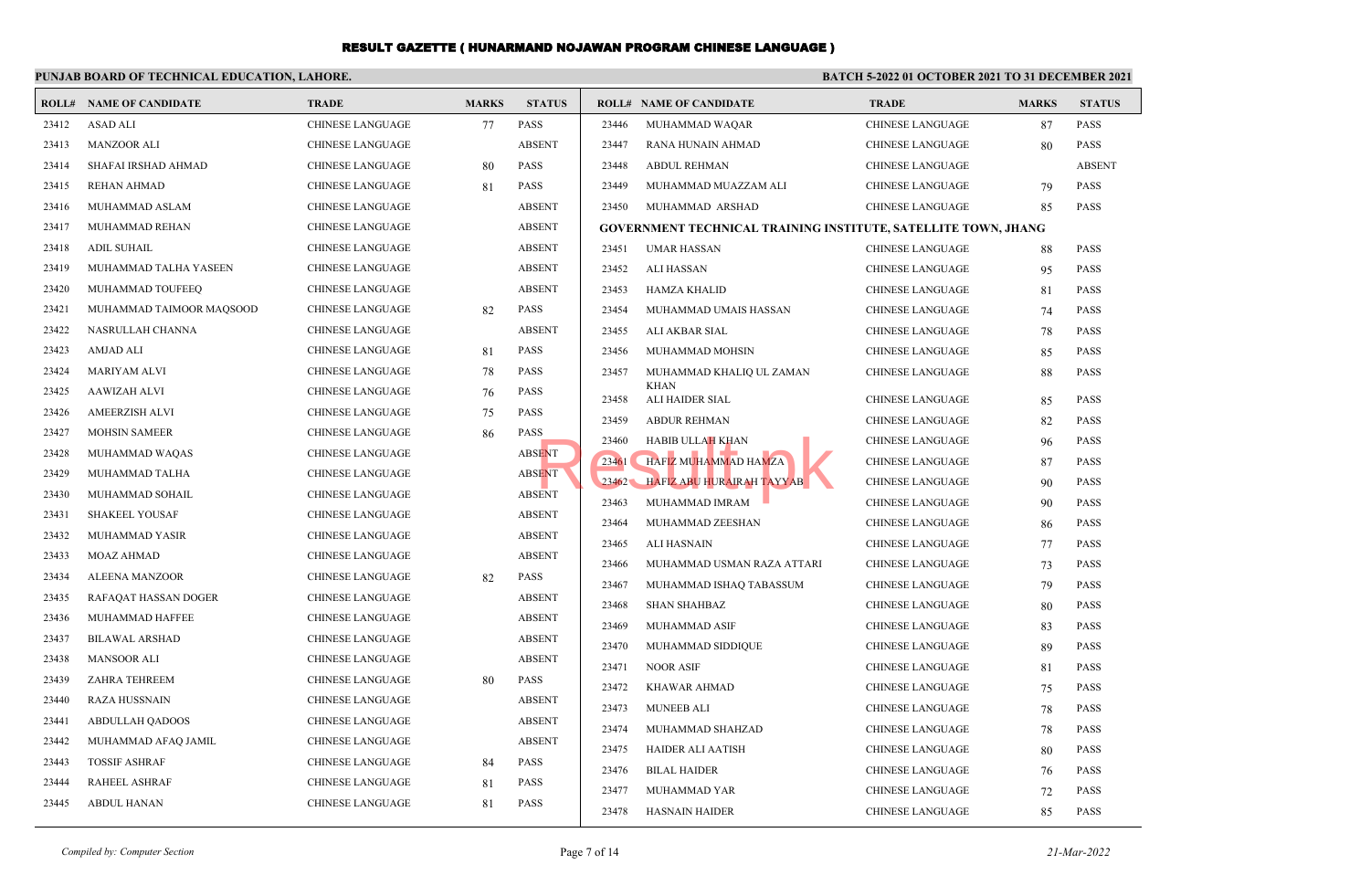|       | PUNJAB BOARD OF TECHNICAL EDUCATION, LAHORE. |                         |              |               | <b>BATCH 5-2022 01 OCTOBER 2021 TO 31 DECEMBER 2021</b> |                                                                      |                         |              |               |
|-------|----------------------------------------------|-------------------------|--------------|---------------|---------------------------------------------------------|----------------------------------------------------------------------|-------------------------|--------------|---------------|
| ROLL# | <b>NAME OF CANDIDATE</b>                     | <b>TRADE</b>            | <b>MARKS</b> | <b>STATUS</b> |                                                         | <b>ROLL# NAME OF CANDIDATE</b>                                       | <b>TRADE</b>            | <b>MARKS</b> | <b>STATUS</b> |
| 23479 | <b>SOHAIL HASSAN</b>                         | <b>CHINESE LANGUAGE</b> | 86           | PASS          | 23513                                                   | <b>HINA SHABEER</b>                                                  | <b>CHINESE LANGUAGE</b> | 97           | <b>PASS</b>   |
| 23480 | <b>UMAIR ALI</b>                             | <b>CHINESE LANGUAGE</b> | 71           | <b>PASS</b>   | 23514                                                   | <b>MUKARMA SHABBIR</b>                                               | <b>CHINESE LANGUAGE</b> | 97           | <b>PASS</b>   |
| 23481 | ALI SHAHJAHAN                                | <b>CHINESE LANGUAGE</b> | 89           | <b>PASS</b>   | 23515                                                   | <b>AOSA SHABBIR</b>                                                  | <b>CHINESE LANGUAGE</b> | 97           | <b>PASS</b>   |
| 23482 | <b>ASGHAR ALI</b>                            | <b>CHINESE LANGUAGE</b> | 86           | <b>PASS</b>   | 23516                                                   | AKBAR ALI KHAN                                                       | <b>CHINESE LANGUAGE</b> |              | <b>ABSENT</b> |
| 23483 | MUHAMMAD SHEHROOZ                            | <b>CHINESE LANGUAGE</b> | 86           | <b>PASS</b>   | 23517                                                   | <b>TAHIR ABBAS</b>                                                   | <b>CHINESE LANGUAGE</b> | 90           | <b>PASS</b>   |
| 23484 | <b>WASEEM SAJJAD</b>                         | <b>CHINESE LANGUAGE</b> | 87           | <b>PASS</b>   |                                                         | <b>GOVERNMENT TECHNICAL TRAINING INSTITUTE, NEAR EID GAH PEOPLES</b> |                         |              |               |
| 23485 | MUHAMMAD ADNAN                               | <b>CHINESE LANGUAGE</b> | 77           | PASS          |                                                         | <b>COLONY, KHANEWAL</b>                                              |                         |              |               |
| 23486 | <b>SHAHMEER ALI</b>                          | <b>CHINESE LANGUAGE</b> | 81           | PASS          | 23518                                                   | MUHAMMAD ZUBAIR KHALID                                               | <b>CHINESE LANGUAGE</b> | 94           | <b>PASS</b>   |
| 23487 | MUHAMMAD SHAH NOOR                           | <b>CHINESE LANGUAGE</b> | 90           | <b>PASS</b>   | 23519                                                   | MUHAMMAD NUGMAN ANWAR                                                | CHINESE LANGUAGE        | 93           | <b>PASS</b>   |
| 23488 | MUHAMMAD BILAL                               | <b>CHINESE LANGUAGE</b> | 86           | <b>PASS</b>   | 23520                                                   | MUHAMMAD ZAHID FAROOQ KHAN                                           | <b>CHINESE LANGUAGE</b> | 94           | <b>PASS</b>   |
| 23489 | HAMZA ZAFAR                                  | <b>CHINESE LANGUAGE</b> | 89           | <b>PASS</b>   | 23521                                                   | MUHAMMAD SHABAN                                                      | <b>CHINESE LANGUAGE</b> | 80           | <b>PASS</b>   |
| 23490 | HAMZA                                        | <b>CHINESE LANGUAGE</b> | 93           | <b>PASS</b>   | 23522                                                   | <b>MUJAHID HUSSAIN</b>                                               | <b>CHINESE LANGUAGE</b> | 86           | <b>PASS</b>   |
| 23491 | <b>ALI HUSSAIN</b>                           | <b>CHINESE LANGUAGE</b> | 78           | PASS          | 23523                                                   | <b>SANA BATOOL</b>                                                   | <b>CHINESE LANGUAGE</b> | 86           | <b>PASS</b>   |
| 23492 | MUHAMMAD WASIF IQBAL                         | <b>CHINESE LANGUAGE</b> | 77           | PASS          | 23524                                                   | <b>MUSHRAF RIAZ</b>                                                  | <b>CHINESE LANGUAGE</b> | 86           | <b>PASS</b>   |
| 23493 | <b>SABEEHA SHOAIB</b>                        | <b>CHINESE LANGUAGE</b> | 77           | <b>PASS</b>   | 23525                                                   | <b>SAMAR ABBAS</b>                                                   | <b>CHINESE LANGUAGE</b> | 89           | <b>PASS</b>   |
| 23494 | <b>TEHREEM SHAD</b>                          | <b>CHINESE LANGUAGE</b> | 90           | <b>PASS</b>   | 23526                                                   | <b>KHALID SHABBIR</b>                                                | <b>CHINESE LANGUAGE</b> | 88           | <b>PASS</b>   |
| 23495 | KOMAL WAHEED                                 | <b>CHINESE LANGUAGE</b> | 98           | <b>PASS</b>   | 23527                                                   | <b>MUHAMMAD ASIF</b>                                                 | <b>CHINESE LANGUAGE</b> |              | <b>ABSENT</b> |
| 23496 | <b>OURRAT UL AIN HAIDER</b>                  | <b>CHINESE LANGUAGE</b> | 93           | <b>PASS</b>   | 23528                                                   | MUHAMMAD IBRAHEEM                                                    | <b>CHINESE LANGUAGE</b> | -86          | <b>PASS</b>   |
| 23497 | <b>FIZA MANZOOR</b>                          | <b>CHINESE LANGUAGE</b> | 96           | PASS          | 23529                                                   | <b>TAJAMMAL HUSSAIN</b>                                              | <b>CHINESE LANGUAGE</b> | 87           | <b>PASS</b>   |
| 23498 | <b>UZMA NOREEN</b>                           | <b>CHINESE LANGUAGE</b> | 90           | PASS          | 23530                                                   | NEHAAL MALIK                                                         | <b>CHINESE LANGUAGE</b> | 87           | <b>PASS</b>   |
| 23499 | <b>ALEENA ANWAR</b>                          | <b>CHINESE LANGUAGE</b> | 85           | <b>PASS</b>   | 23531                                                   | ZAIN UL ABIDEEN                                                      | <b>CHINESE LANGUAGE</b> | 87           | <b>PASS</b>   |
| 23500 | <b>SUMERA AMEEN</b>                          | <b>CHINESE LANGUAGE</b> | 87           | PASS          | 23532                                                   | <b>AAKASH SHANI</b>                                                  | <b>CHINESE LANGUAGE</b> | 87           | <b>PASS</b>   |
| 23501 | <b>UMAR SHAHZAD</b>                          | <b>CHINESE LANGUAGE</b> | 97           | <b>PASS</b>   | 23533                                                   | MUHAMMAD KASHAN ABBASI                                               | <b>CHINESE LANGUAGE</b> | 90           | <b>PASS</b>   |
| 23502 | MUHAMMAD EHSAN                               | <b>CHINESE LANGUAGE</b> | 97           | <b>PASS</b>   | 23534                                                   | <b>MUZAFFAR IOBAL</b>                                                | <b>CHINESE LANGUAGE</b> | 84           | <b>PASS</b>   |
| 23503 | <b>KHAWAR ABBAS</b>                          | <b>CHINESE LANGUAGE</b> | 97           | <b>PASS</b>   | 23535                                                   | MUHAMMAD SHAKEEL                                                     | <b>CHINESE LANGUAGE</b> | 87           | <b>PASS</b>   |
| 23504 | <b>ATTA ULLAH</b>                            | <b>CHINESE LANGUAGE</b> | 97           | PASS          | 23536                                                   | <b>IQRA</b>                                                          | <b>CHINESE LANGUAGE</b> | 93           | <b>PASS</b>   |
| 23505 | MUHAMMAD IMTIAZ                              | <b>CHINESE LANGUAGE</b> | 93           | <b>PASS</b>   | 23537                                                   | <b>WAJIB MUSHTAQ</b>                                                 | <b>CHINESE LANGUAGE</b> | 81           | <b>PASS</b>   |
| 23506 | <b>TALHA SHAHZAD</b>                         | <b>CHINESE LANGUAGE</b> | 94           | PASS          | 23538                                                   | <b>SAIRA</b>                                                         | <b>CHINESE LANGUAGE</b> | 87           | <b>PASS</b>   |
| 23507 | <b>NAEEM ABBAS</b>                           | <b>CHINESE LANGUAGE</b> | 91           | <b>PASS</b>   | 23539                                                   | <b>USMAN GHANI</b>                                                   | <b>CHINESE LANGUAGE</b> | 85           | <b>PASS</b>   |
| 23508 | SAJID HUSSAIN                                | <b>CHINESE LANGUAGE</b> | 91           | <b>PASS</b>   | 23540                                                   | MUHAMMAD HAMZA AKMAL                                                 | <b>CHINESE LANGUAGE</b> | 85           | <b>PASS</b>   |
| 23509 | HAFEEZ UR REHMAN                             | <b>CHINESE LANGUAGE</b> | 83           | <b>PASS</b>   | 23541                                                   | MUHAMMAD KASHIF                                                      | <b>CHINESE LANGUAGE</b> | 82           | <b>PASS</b>   |
| 23510 | <b>ABDUR REHMAN</b>                          | CHINESE LANGUAGE        | 90           | PASS          | 23542                                                   | MUHAMMAD HAMZA                                                       | <b>CHINESE LANGUAGE</b> | 80           | <b>PASS</b>   |
| 23511 | <b>AMIR SHEHZAD</b>                          | <b>CHINESE LANGUAGE</b> | 95           | <b>PASS</b>   | 23543                                                   | MUHAMMAD ALI                                                         | <b>CHINESE LANGUAGE</b> | 80           | PASS          |
| 23512 | MUHAMMAD SAQIB MUNIR                         | <b>CHINESE LANGUAGE</b> | 95           | <b>PASS</b>   | 23544                                                   | <b>FAHAD ALI</b>                                                     | <b>CHINESE LANGUAGE</b> | 88           | <b>PASS</b>   |
|       |                                              |                         |              |               |                                                         |                                                                      |                         |              |               |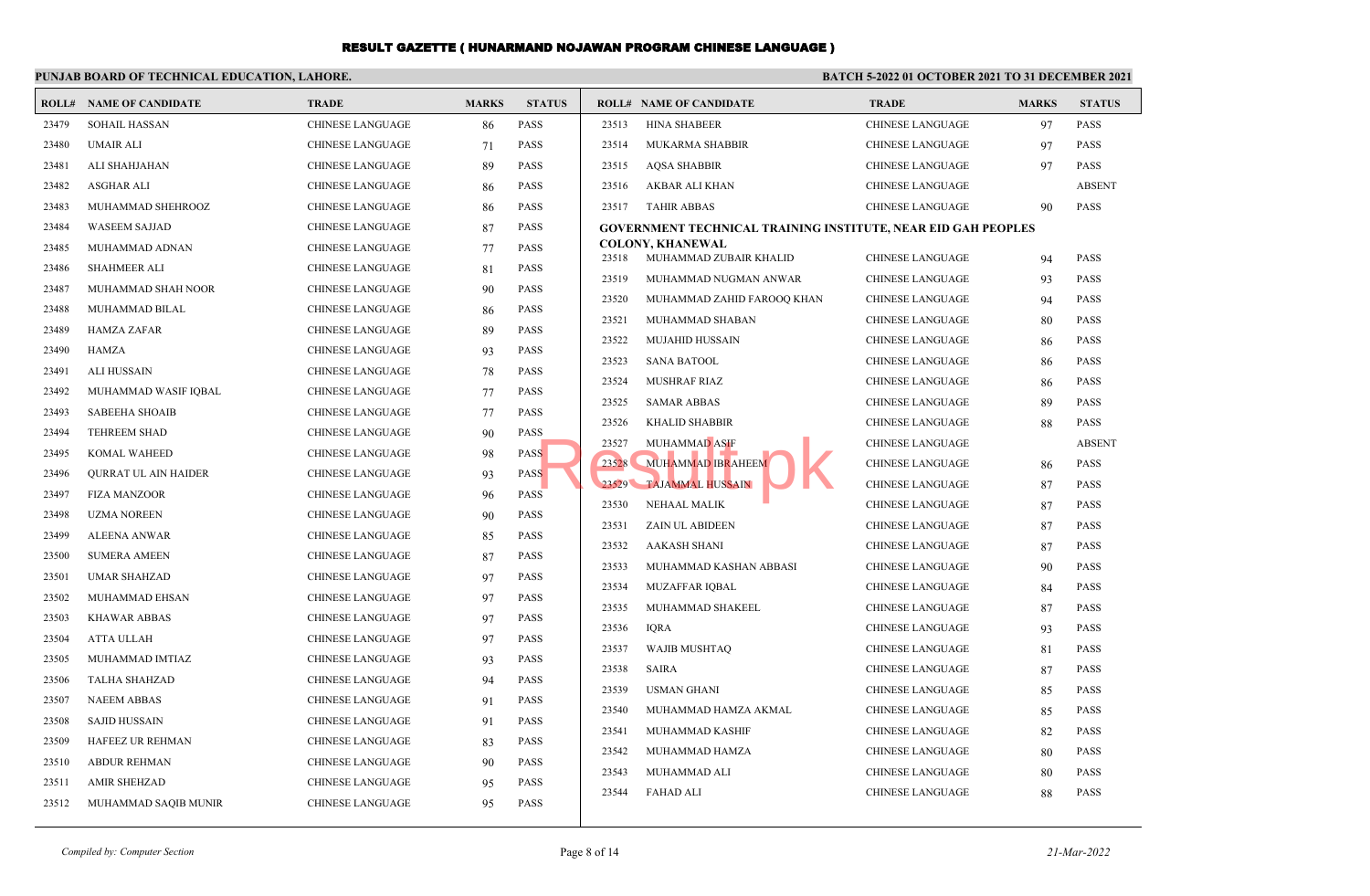|       | PUNJAB BOARD OF TECHNICAL EDUCATION, LAHORE.                       |                         |              |               | BATCH 5-2022 01 OCTOBER 2021 TO 31 DECEMBER 2021 |                                |                         |              |               |
|-------|--------------------------------------------------------------------|-------------------------|--------------|---------------|--------------------------------------------------|--------------------------------|-------------------------|--------------|---------------|
|       | <b>ROLL# NAME OF CANDIDATE</b>                                     | <b>TRADE</b>            | <b>MARKS</b> | <b>STATUS</b> |                                                  | <b>ROLL# NAME OF CANDIDATE</b> | <b>TRADE</b>            | <b>MARKS</b> | <b>STATUS</b> |
| 23545 | <b>AURANG ZAIB</b>                                                 | <b>CHINESE LANGUAGE</b> | 89           | <b>PASS</b>   | 23578                                            | MUHAMMAD ALI QURESHI           | CHINESE LANGUAGE        | 62           | <b>PASS</b>   |
| 23546 | MUHAMMAD HAMID                                                     | <b>CHINESE LANGUAGE</b> | 86           | <b>PASS</b>   | 23579                                            | AQSA YAQOOB                    | CHINESE LANGUAGE        |              | <b>ABSENT</b> |
| 23547 | <b>SABA MUKHTIAR</b>                                               | <b>CHINESE LANGUAGE</b> | 91           | <b>PASS</b>   | 23580                                            | <b>SYEDA FAKHIR E ZAINAB</b>   | <b>CHINESE LANGUAGE</b> | 91           | <b>PASS</b>   |
| 23548 | <b>HABIB UR REHMAN</b>                                             | <b>CHINESE LANGUAGE</b> | 93           | <b>PASS</b>   | 23581                                            | ZARYAB PASHA                   | <b>CHINESE LANGUAGE</b> |              | <b>ABSENT</b> |
| 23549 | MUHAMMAD ABDUL HADI                                                | <b>CHINESE LANGUAGE</b> | 85           | <b>PASS</b>   | 23582                                            | HAFIZ MUAMMAD ALI RIAZ         | CHINESE LANGUAGE        |              | <b>ABSENT</b> |
| 23550 | MUHAMMAD MEHRAN SABIR                                              | <b>CHINESE LANGUAGE</b> | 84           | <b>PASS</b>   | 23583                                            | <b>MUDASSIR BILAL</b>          | <b>CHINESE LANGUAGE</b> |              | <b>ABSENT</b> |
| 23551 | MUHAMMAD SAIF ULLAH                                                | <b>CHINESE LANGUAGE</b> | 84           | <b>PASS</b>   | 23584                                            | <b>SULTAN ALI</b>              | <b>CHINESE LANGUAGE</b> | 90           | <b>PASS</b>   |
| 23552 | MUHAMMAD USMAN                                                     | <b>CHINESE LANGUAGE</b> | 84           | <b>PASS</b>   | 23585                                            | <b>MUDASSAR ALI</b>            | <b>CHINESE LANGUAGE</b> |              | <b>ABSENT</b> |
| 23553 | <b>ABDUL MOIZ</b>                                                  | CHINESE LANGUAGE        | 85           | <b>PASS</b>   | 23586                                            | <b>ABDUL RAUF</b>              | <b>CHINESE LANGUAGE</b> |              | <b>ABSENT</b> |
| 23554 | <b>WASEEM AKHTAR</b>                                               | <b>CHINESE LANGUAGE</b> | 84           | <b>PASS</b>   | 23587                                            | <b>UZAN AKHTAR</b>             | <b>CHINESE LANGUAGE</b> |              | <b>ABSENT</b> |
| 23555 | <b>BILAL MEHDI</b>                                                 | <b>CHINESE LANGUAGE</b> |              | <b>ABSENT</b> | 23588                                            | <b>ARSLAN AWAN</b>             | <b>CHINESE LANGUAGE</b> | 82           | <b>PASS</b>   |
| 23556 | ZULQARNAIN HAIDER                                                  | <b>CHINESE LANGUAGE</b> | 85           | <b>PASS</b>   | 23589                                            | MUHAMMAD HAMZA                 | CHINESE LANGUAGE        | 61           | <b>PASS</b>   |
| 23557 | MUHAMMAD UMAIR                                                     | <b>CHINESE LANGUAGE</b> | 84           | <b>PASS</b>   | 23590                                            | MUHAMMAD RIAZ                  | <b>CHINESE LANGUAGE</b> |              | <b>ABSENT</b> |
| 23558 | <b>SYED ALI HUSSAIN</b>                                            | <b>CHINESE LANGUAGE</b> |              | <b>ABSENT</b> | 23591                                            | MUHAMMAD WALEED                | CHINESE LANGUAGE        | 83           | <b>PASS</b>   |
| 23559 | ALI HUSSNAIN                                                       | <b>CHINESE LANGUAGE</b> | 82           | <b>PASS</b>   | 23592                                            | MUHAMMAD FAHAD ILYAS           | CHINESE LANGUAGE        | 91           | <b>PASS</b>   |
| 23560 | MUHAMMAD RABIH                                                     | <b>CHINESE LANGUAGE</b> | 80           | <b>PASS</b>   | 23593                                            | MUHAMMAD BILAL                 | CHINESE LANGUAGE        | 82           | <b>PASS</b>   |
| 23561 | <b>ZUBAIR HUSSAIN</b>                                              | <b>CHINESE LANGUAGE</b> | 81           | <b>PASS</b>   | 23594                                            | <b>ABRAR HUSSAIN</b>           | <b>CHINESE LANGUAGE</b> |              | <b>ABSENT</b> |
| 23562 | <b>FAISAL PARVAIZ</b>                                              | <b>CHINESE LANGUAGE</b> | 80           | <b>PASS</b>   | 23595                                            | <b>SHAHZAIB ALI</b>            | <b>CHINESE LANGUAGE</b> | 80           | <b>PASS</b>   |
| 23563 | MUHAMMAD ALI HAMZA                                                 | <b>CHINESE LANGUAGE</b> | 80           | <b>PASS</b>   | 23596                                            | <b>NASIR SHAHZAD</b>           | <b>CHINESE LANGUAGE</b> |              | <b>ABSENT</b> |
| 23564 | <b>SAMI PERVAIZ</b>                                                | <b>CHINESE LANGUAGE</b> |              | <b>ABSENT</b> | 23597                                            | MUHAMMAD NOMAN                 | <b>CHINESE LANGUAGE</b> | 86           | <b>PASS</b>   |
| 23565 | MUHAMMAD ZEESHAN                                                   | <b>CHINESE LANGUAGE</b> |              | <b>ABSENT</b> | 23598                                            | MUHAMMAD QAVI HASSAN           | <b>CHINESE LANGUAGE</b> |              | <b>ABSENT</b> |
| 23566 | MUHAMMAD UMAIR                                                     | CHINESE LANGUAGE        | 83           | <b>PASS</b>   | 23599                                            | AHMAD HUSSAIN                  | CHINESE LANGUAGE        | 93           | <b>PASS</b>   |
| 23567 | <b>OWN RAZA</b>                                                    | <b>CHINESE LANGUAGE</b> | 80           | <b>PASS</b>   | 23600                                            | <b>ABDUL SAMMAD</b>            | <b>CHINESE LANGUAGE</b> |              | <b>ABSENT</b> |
|       | <b>GOVERNMENT TECHNICAL TRAINING INSTITUTE, 96-GULBERG, LAHORE</b> |                         |              |               | 23601                                            | <b>TEHREEM</b>                 | <b>CHINESE LANGUAGE</b> | 61           | <b>PASS</b>   |
| 23568 | MUHAMMAD HAMMAD                                                    | <b>CHINESE LANGUAGE</b> |              | <b>ABSENT</b> | 23602                                            | MUHAMMAD USMAN KHAN            | <b>CHINESE LANGUAGE</b> | 78           | <b>PASS</b>   |
| 23569 | <b>FATIMA ZAFAR</b>                                                | <b>CHINESE LANGUAGE</b> |              | <b>ABSENT</b> | 23603                                            | MUHAMMAD JAWAD                 | CHINESE LANGUAGE        |              | <b>ABSENT</b> |
| 23570 | SYEDA FAZEELA RAZA JAFFRI                                          | <b>CHINESE LANGUAGE</b> | 90           | <b>PASS</b>   | 23604                                            | AHMAD KAMAL                    | CHINESE LANGUAGE        | 61           | <b>PASS</b>   |
| 23571 | MOHTASHIM AKRAM                                                    | CHINESE LANGUAGE        | 61           | <b>PASS</b>   | 23605                                            | <b>ALI RAZA</b>                | <b>CHINESE LANGUAGE</b> |              | <b>ABSENT</b> |
| 23572 | MUHAMMAD SARFRAZ                                                   | <b>CHINESE LANGUAGE</b> |              | <b>ABSENT</b> | 23606                                            | HASSAN BIN USMAN               | CHINESE LANGUAGE        |              | <b>ABSENT</b> |
| 23573 | <b>SOHAIB IRSHAD</b>                                               | <b>CHINESE LANGUAGE</b> |              | <b>ABSENT</b> | 23607                                            | <b>FARHAN FAROOQ</b>           | <b>CHINESE LANGUAGE</b> |              | <b>ABSENT</b> |
| 23574 | <b>WUSOA KHAN</b>                                                  | CHINESE LANGUAGE        |              | <b>ABSENT</b> | 23608                                            | <b>SHAKEEL HAIDER</b>          | CHINESE LANGUAGE        | 75           | <b>PASS</b>   |
| 23575 | <b>FAJAR KHAN</b>                                                  | <b>CHINESE LANGUAGE</b> | 62           | <b>PASS</b>   | 23609                                            | MUHAMMAD ZOHAIB                | <b>CHINESE LANGUAGE</b> |              | <b>ABSENT</b> |
| 23576 | <b>HARIS AHMAD</b>                                                 | <b>CHINESE LANGUAGE</b> |              | <b>ABSENT</b> | 23610                                            | <b>ASAD HAYAT KHAN</b>         | CHINESE LANGUAGE        |              | <b>ABSENT</b> |
| 23577 | MUHAMMAD HANAN                                                     | <b>CHINESE LANGUAGE</b> |              | <b>ABSENT</b> | 23611                                            | <b>MALAIKA MUSKAN</b>          | <b>CHINESE LANGUAGE</b> |              | <b>ABSENT</b> |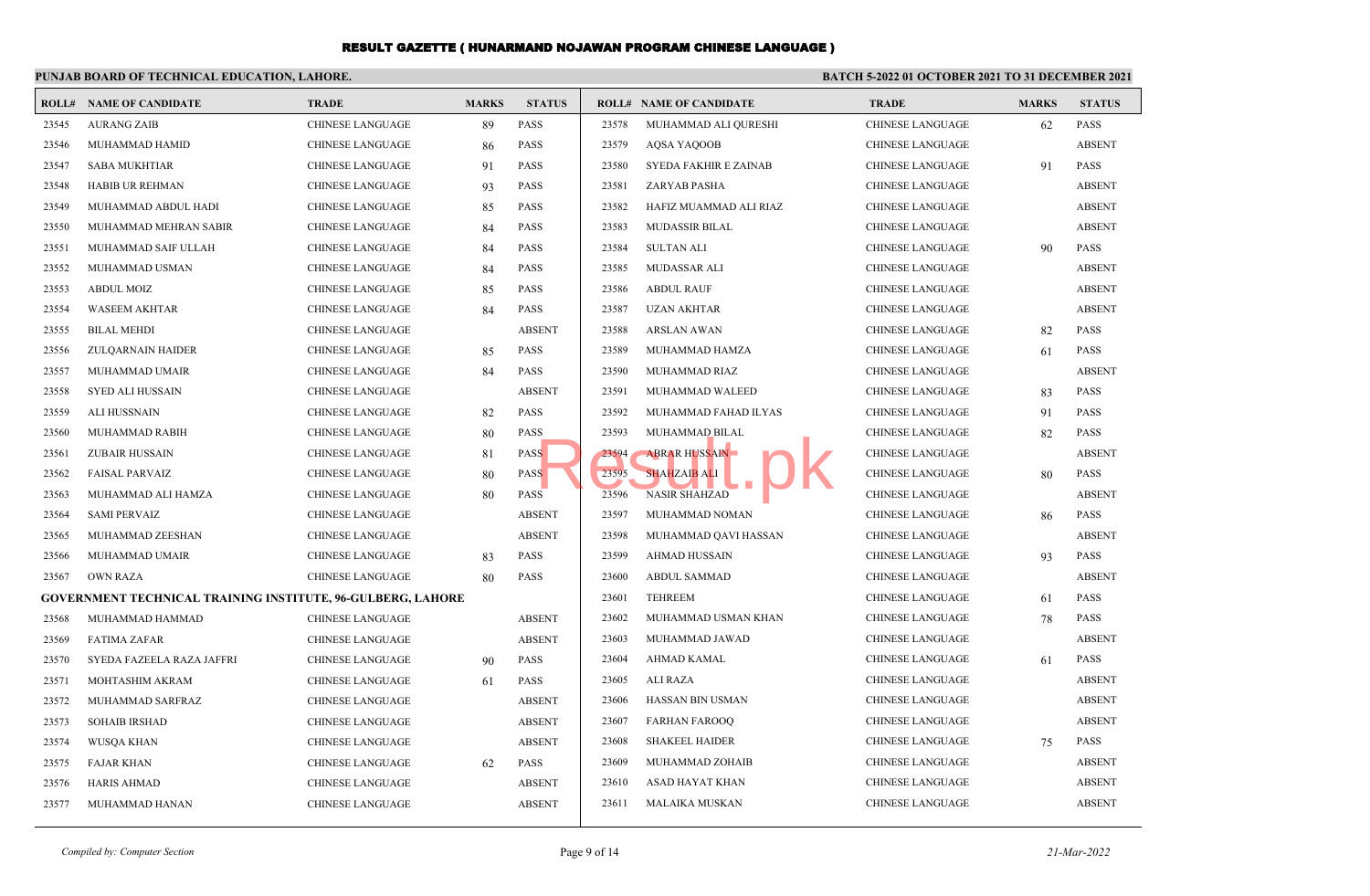|       | PUNJAB BOARD OF TECHNICAL EDUCATION, LAHORE.                   |                         |              |               | <b>BATCH 5-2022 01 OCTOBER 2021 TO 31 DECEMBER 2021</b> |                                |                         |              |               |  |
|-------|----------------------------------------------------------------|-------------------------|--------------|---------------|---------------------------------------------------------|--------------------------------|-------------------------|--------------|---------------|--|
|       | <b>ROLL# NAME OF CANDIDATE</b>                                 | <b>TRADE</b>            | <b>MARKS</b> | <b>STATUS</b> |                                                         | <b>ROLL# NAME OF CANDIDATE</b> | <b>TRADE</b>            | <b>MARKS</b> | <b>STATUS</b> |  |
| 23612 | AYSHA TAHIR                                                    | CHINESE LANGUAGE        |              | <b>ABSENT</b> | 23645                                                   | MUHAMMAD RAMZAN                | CHINESE LANGUAGE        | 76           | <b>PASS</b>   |  |
|       | GOVERNMENT TECHNICAL TRAINING INSTITUTE, KHANEWAL ROAD, MULTAN |                         |              |               | 23646                                                   | MUHAMMAD USMAN                 | <b>CHINESE LANGUAGE</b> |              | <b>ABSENT</b> |  |
| 23613 | <b>KOSAIN ABBAS</b>                                            | <b>CHINESE LANGUAGE</b> | 80           | <b>PASS</b>   | 23647                                                   | <b>MAHNOOR ILYAS</b>           | CHINESE LANGUAGE        | 74           | <b>PASS</b>   |  |
| 23614 | <b>NADEEM AHMAD</b>                                            | <b>CHINESE LANGUAGE</b> | 80           | <b>PASS</b>   | 23648                                                   | <b>MUHAMMAD ASIF</b>           | <b>CHINESE LANGUAGE</b> | 83           | <b>PASS</b>   |  |
| 23615 | MUHAMMAD YASEEN                                                | <b>CHINESE LANGUAGE</b> | 76           | <b>PASS</b>   | 23649                                                   | <b>USAMA RAMZAN</b>            | <b>CHINESE LANGUAGE</b> | 100          | <b>PASS</b>   |  |
| 23616 | MUHAMMAD USMAN ABID                                            | <b>CHINESE LANGUAGE</b> | 90           | <b>PASS</b>   | 23650                                                   | MUHAMMAD MAHTAB                | CHINESE LANGUAGE        | 92           | <b>PASS</b>   |  |
| 23617 | ZESHAN ALI                                                     | CHINESE LANGUAGE        |              | <b>ABSENT</b> | 23651                                                   | <b>WAQAS ZAHID</b>             | CHINESE LANGUAGE        | 84           | <b>PASS</b>   |  |
| 23618 | MUHAMMAD AMEER MUAVIA                                          | CHINESE LANGUAGE        | 75           | <b>PASS</b>   | 23652                                                   | RANA AHMAD MURADARSHI ARSHI    | CHINESE LANGUAGE        | 100          | <b>PASS</b>   |  |
| 23619 | SANIA BASHIR                                                   | <b>CHINESE LANGUAGE</b> | 76           | <b>PASS</b>   | 23653                                                   | EHSAAN AHMAD                   | <b>CHINESE LANGUAGE</b> | 76           | <b>PASS</b>   |  |
| 23620 | MUHAMMAD ASAD ALI                                              | <b>CHINESE LANGUAGE</b> | 77           | <b>PASS</b>   | 23654                                                   | <b>HAMZA TANVEER</b>           | CHINESE LANGUAGE        | 75           | <b>PASS</b>   |  |
| 23621 | HAFIZ MUHAMMAD KHAWAR                                          | CHINESE LANGUAGE        | 91           | <b>PASS</b>   | 23655                                                   | <b>UZAIR AKHTAR LANGAH</b>     | <b>CHINESE LANGUAGE</b> | 76           | <b>PASS</b>   |  |
| 23622 | <b>USMAN</b><br>MUHAMMAD TAYYAB                                | <b>CHINESE LANGUAGE</b> | 89           | <b>PASS</b>   | 23656                                                   | <b>ABDUL HASEEB</b>            | CHINESE LANGUAGE        | 88           | <b>PASS</b>   |  |
| 23623 | <b>FARHAT ASHIQ</b>                                            | <b>CHINESE LANGUAGE</b> | 90           | <b>PASS</b>   | 23657                                                   | <b>MAVIA BATOOL</b>            | <b>CHINESE LANGUAGE</b> | 99           | <b>PASS</b>   |  |
| 23624 | ASIF RABNAWAZ                                                  | <b>CHINESE LANGUAGE</b> | 85           | <b>PASS</b>   | 23658                                                   | <b>AYESHA</b>                  | CHINESE LANGUAGE        | 98           | <b>PASS</b>   |  |
| 23625 | MUHAMMAD AHSAN BILAL                                           | <b>CHINESE LANGUAGE</b> | 97           | PASS          | 23659                                                   | <b>DUA E NOOR</b>              | CHINESE LANGUAGE        | 98           | PASS          |  |
| 23626 | MUHAMMAD ZEESHAN HASHMAT                                       | CHINESE LANGUAGE        | 72           | <b>PASS</b>   | 23660                                                   | <b>KINZA EMAN</b>              | CHINESE LANGUAGE        | 91           | <b>PASS</b>   |  |
| 23627 | SARA NOOR                                                      | <b>CHINESE LANGUAGE</b> | 86           | <b>PASS</b>   | 23661                                                   | <b>SHANZA EMANE</b>            | CHINESE LANGUAGE        | 95           | <b>PASS</b>   |  |
| 23628 | PALWASHA RIASAT                                                | <b>CHINESE LANGUAGE</b> | 100          | <b>PASS</b>   | 23662                                                   | <b>MUHAMMAD WASEEM ABBAS</b>   | <b>CHINESE LANGUAGE</b> | 79           | <b>PASS</b>   |  |
| 23629 | MUHAMMAD ZAHID                                                 | <b>CHINESE LANGUAGE</b> |              | <b>ABSENT</b> | 23663                                                   | <b>AMEER HAMZA</b>             | CHINESE LANGUAGE        | 75           | <b>PASS</b>   |  |
| 23630 | <b>AFTAB ALI</b>                                               | <b>CHINESE LANGUAGE</b> | 81           | <b>PASS</b>   | 23664                                                   | <b>NOUMAN IJAZ</b>             | <b>CHINESE LANGUAGE</b> | 97           | <b>PASS</b>   |  |
| 23631 | ABDUL AZEEM ARSHAD                                             | <b>CHINESE LANGUAGE</b> | 71           | <b>PASS</b>   | 23665                                                   | MUHAMMAD JAVED IQBAL CHOHAN    | <b>CHINESE LANGUAGE</b> | 88           | <b>PASS</b>   |  |
| 23632 | <b>ABDUL HADI</b>                                              | <b>CHINESE LANGUAGE</b> | 70           | <b>PASS</b>   | 23666                                                   | MUHAMMAD UBAID ULLAH           | <b>CHINESE LANGUAGE</b> | 95           | <b>PASS</b>   |  |
| 23633 | <b>AAMIR SOHAIL</b>                                            | CHINESE LANGUAGE        | 74           | PASS          | 23667                                                   | MUHAMMAD MAAZ                  | <b>CHINESE LANGUAGE</b> | 96           | <b>PASS</b>   |  |
| 23634 | <b>SWAID AHMED</b>                                             | <b>CHINESE LANGUAGE</b> | 85           | <b>PASS</b>   | 23668                                                   | SHAFIQ AHMAD SHAH              | <b>CHINESE LANGUAGE</b> | 72           | <b>PASS</b>   |  |
| 23635 | <b>SAIMA ASHRAF</b>                                            | <b>CHINESE LANGUAGE</b> | 80           | <b>PASS</b>   | 23669                                                   | MUHAMMAD SOHAIL                | CHINESE LANGUAGE        | 74           | <b>PASS</b>   |  |
| 23636 | SOHAIL AKHTAR                                                  | <b>CHINESE LANGUAGE</b> | 75           | <b>PASS</b>   | 23670                                                   | MUHAMMAD FASEEH                | CHINESE LANGUAGE        | 100          | <b>PASS</b>   |  |
| 23637 | MUHAMMAD SULEMAN TAHIR                                         | <b>CHINESE LANGUAGE</b> | 91           | <b>PASS</b>   | 23671                                                   | <b>HAFIZ JAZIB AWAN</b>        | <b>CHINESE LANGUAGE</b> | 89           | <b>PASS</b>   |  |
| 23638 | MUHAMMAD JUNAID KHAN                                           | <b>CHINESE LANGUAGE</b> | 73           | PASS          | 23672                                                   | <b>FAISAL SHAHZAD</b>          | CHINESE LANGUAGE        | 70           | <b>PASS</b>   |  |
| 23639 | <b>TOUQEER AHMAD</b>                                           | <b>CHINESE LANGUAGE</b> | 76           | <b>PASS</b>   | 23673                                                   | SHAHEER SULEMAN KHAN           | CHINESE LANGUAGE        | 100          | <b>PASS</b>   |  |
| 23640 | <b>AHMAD RAZA</b>                                              | <b>CHINESE LANGUAGE</b> |              | <b>ABSENT</b> | 23674                                                   | MUHAMMAD AQIB KHAN             | <b>CHINESE LANGUAGE</b> | 79           | <b>PASS</b>   |  |
| 23641 | <b>ARFA AHMAD</b>                                              | <b>CHINESE LANGUAGE</b> | 78           | <b>PASS</b>   | 23675                                                   | MUHAMMAD AURANGEZAIB           | <b>CHINESE LANGUAGE</b> | 76           | <b>PASS</b>   |  |
| 23642 | MUHAMMAD HUSSAIN                                               | CHINESE LANGUAGE        |              | <b>PASS</b>   | 23676                                                   | <b>JUNAID MUNAWAR</b>          | CHINESE LANGUAGE        | 80           | <b>PASS</b>   |  |
| 23643 | <b>SHEEZA NADEEM</b>                                           | <b>CHINESE LANGUAGE</b> | 85           | <b>ABSENT</b> | 23677                                                   | MUHAMMAD UMER AZZAM            | <b>CHINESE LANGUAGE</b> | 85           | <b>PASS</b>   |  |
| 23644 | MARYAM MIRZA                                                   | <b>CHINESE LANGUAGE</b> | 92           | <b>PASS</b>   | 23678                                                   | <b>UBAID UR RAHMAN</b>         | <b>CHINESE LANGUAGE</b> | 83           | <b>PASS</b>   |  |
|       |                                                                |                         |              |               |                                                         |                                |                         |              |               |  |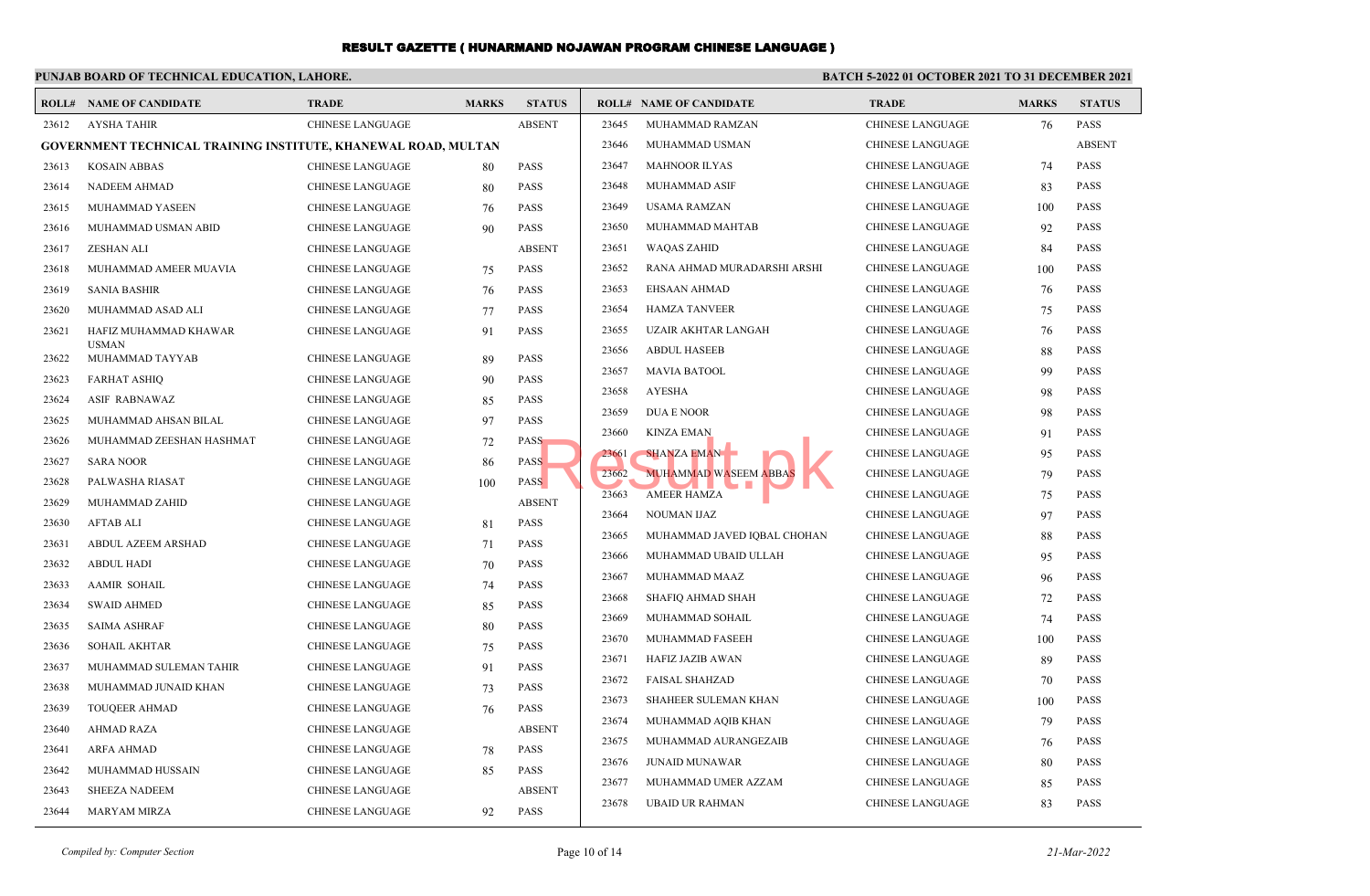|                | PUNJAB BOARD OF TECHNICAL EDUCATION, LAHORE.                  |                                                    |              | BATCH 5-2022 01 OCTOBER 2021 TO 31 DECEMBER 2021 |       |                                                                     |                         |              |               |
|----------------|---------------------------------------------------------------|----------------------------------------------------|--------------|--------------------------------------------------|-------|---------------------------------------------------------------------|-------------------------|--------------|---------------|
|                | <b>ROLL# NAME OF CANDIDATE</b>                                | <b>TRADE</b>                                       | <b>MARKS</b> | <b>STATUS</b>                                    |       | <b>ROLL# NAME OF CANDIDATE</b>                                      | <b>TRADE</b>            | <b>MARKS</b> | <b>STATUS</b> |
| 23679          | <b>REHAN ZAFAR</b>                                            | CHINESE LANGUAGE                                   |              | <b>ABSENT</b>                                    | 23711 | <b>FRAZ AHMAD</b>                                                   | CHINESE LANGUAGE        | 84           | <b>PASS</b>   |
| 23680          | MUHAMMAD MUKARAM                                              | CHINESE LANGUAGE                                   | 89           | <b>PASS</b>                                      | 23712 | USAMA RAZZAQ                                                        | CHINESE LANGUAGE        | 92           | <b>PASS</b>   |
| 23681          | MUHAMMAD NASEER                                               | <b>CHINESE LANGUAGE</b>                            | 80           | <b>PASS</b>                                      | 23713 | JAVAID ALI                                                          | <b>CHINESE LANGUAGE</b> | 78           | <b>PASS</b>   |
| 23682          | <b>RAHIMA ABID</b>                                            | <b>CHINESE LANGUAGE</b>                            |              | <b>ABSENT</b>                                    | 23714 | MUHAMMAD BILAL                                                      | <b>CHINESE LANGUAGE</b> | 79           | <b>PASS</b>   |
| 23683          | <b>ABDULLAH</b>                                               | CHINESE LANGUAGE                                   | 82           | <b>PASS</b>                                      | 23715 | HAMZA MEHMOOD                                                       | CHINESE LANGUAGE        | 81           | <b>PASS</b>   |
| 23684          | MUHAMMAD ABDULLAH                                             | <b>CHINESE LANGUAGE</b>                            |              | <b>ABSENT</b>                                    | 23716 | SARMAD ALI                                                          | <b>CHINESE LANGUAGE</b> | 84           | <b>PASS</b>   |
| 23685          | <b>ABDUL REHMAN</b>                                           | <b>CHINESE LANGUAGE</b>                            | 88           | <b>PASS</b>                                      | 23717 | <b>MUNEEB ALI</b>                                                   | CHINESE LANGUAGE        | 85           | <b>PASS</b>   |
| 23686          | MUHAMMAD ABDUR REHMAN                                         | <b>CHINESE LANGUAGE</b>                            | 79           | <b>PASS</b>                                      | 23718 | <b>USAMA BIN MUMTAZ</b>                                             | <b>CHINESE LANGUAGE</b> | 92           | <b>PASS</b>   |
| 23687          | MUHAMMAD HUSSAIN ALI TAHIR                                    | <b>CHINESE LANGUAGE</b>                            | 84           | PASS                                             | 23719 | ALI HAMZA                                                           | CHINESE LANGUAGE        | 83           | <b>PASS</b>   |
| 23688          | MUHAMMAD ABDUL WAHAB                                          | <b>CHINESE LANGUAGE</b>                            | 74           | <b>PASS</b>                                      | 23720 | MUHAMMAD WAQAR UL HASSAN                                            | <b>CHINESE LANGUAGE</b> | 96           | <b>PASS</b>   |
|                | MEHMOOD KHAN GOVT. COLLEGE OF TECHNOLOGY,, MAHAR SHARIF ROAD, |                                                    |              |                                                  | 23721 | MUHAMMAD SUFYAN                                                     | <b>CHINESE LANGUAGE</b> | 86           | <b>PASS</b>   |
| 23689          | NEAR OLD DCO OFFICE., NAROWAL<br>MUHAMMAD KHALID              | CHINESE LANGUAGE                                   |              | <b>PASS</b>                                      | 23722 | <b>KAMRAN ALI</b>                                                   | CHINESE LANGUAGE        | 84           | <b>PASS</b>   |
|                |                                                               |                                                    | 90           | <b>PASS</b>                                      | 23723 | MUHAMMAD SHAHID                                                     | <b>CHINESE LANGUAGE</b> | 87           | PASS          |
| 23690<br>23691 | <b>SHOAIB ALI</b>                                             | <b>CHINESE LANGUAGE</b>                            | 86           | <b>PASS</b>                                      | 23724 | MUHAMMAD FAHEEM                                                     | CHINESE LANGUAGE        | 80           | <b>PASS</b>   |
| 23692          | MUHAMMAD FARQAN<br>MUHAMMAD NUMAN                             | CHINESE LANGUAGE<br><b>CHINESE LANGUAGE</b>        | 95           | PASS                                             | 23725 | MUHAMMAD USMAN                                                      | <b>CHINESE LANGUAGE</b> | 82           | <b>PASS</b>   |
|                |                                                               |                                                    | 84           | <b>PASS</b>                                      | 23726 | ALI ASGHAR                                                          | CHINESE LANGUAGE        | 91           | <b>PASS</b>   |
| 23693<br>23694 | MUDASSAR HAMID<br>MUHAMMAD MUAZZAM KHAN                       | <b>CHINESE LANGUAGE</b><br><b>CHINESE LANGUAGE</b> | 83           | <b>PASS</b>                                      | 23727 | NOMAN TARIQ                                                         | <b>CHINESE LANGUAGE</b> | 88           | <b>PASS</b>   |
|                |                                                               |                                                    | 87           |                                                  | 23728 | <b>MALIK FUROAN ZAHID</b>                                           | <b>CHINESE LANGUAGE</b> | 93           | PASS          |
| 23695          | MUHAMMAD IBRAHIM IMTIAZ                                       | <b>CHINESE LANGUAGE</b>                            | 77           | <b>PASS</b><br><b>PASS</b>                       | 23729 | <b>ALLAH DITTA</b>                                                  | CHINESE LANGUAGE        | 87           | <b>PASS</b>   |
| 23696          | MUHAMMAD ABDULLAH                                             | CHINESE LANGUAGE                                   | 82           |                                                  | 23730 | <b>NAUMAN AFZAL</b>                                                 | <b>CHINESE LANGUAGE</b> | 95           | <b>PASS</b>   |
| 23697          | MUHAMMAD AMEER HAMZA                                          | CHINESE LANGUAGE                                   | 75           | <b>PASS</b><br><b>PASS</b>                       | 23731 | MUHAMMAD JAVED SAJID                                                | <b>CHINESE LANGUAGE</b> | 94           | <b>PASS</b>   |
| 23698          | MUBASHAR HAMEED                                               | <b>CHINESE LANGUAGE</b>                            | 94           |                                                  | 23732 | <b>SHAKEEL MASEH</b>                                                | <b>CHINESE LANGUAGE</b> | 83           | <b>PASS</b>   |
| 23699          | <b>UMAIR TARIO</b>                                            | <b>CHINESE LANGUAGE</b>                            | 81           | <b>PASS</b>                                      | 23733 | MUHAMMAD FAHAD JAVED                                                | CHINESE LANGUAGE        | 86           | <b>PASS</b>   |
| 23700          | <b>ABU SUFYAN</b>                                             | <b>CHINESE LANGUAGE</b>                            | 81           | PASS                                             | 23734 | MUHAMMAD HAMMAD KHAWAR                                              | CHINESE LANGUAGE        | 89           | <b>PASS</b>   |
| 23701          | <b>ALI RAZA</b>                                               | <b>CHINESE LANGUAGE</b>                            | 84           | PASS                                             | 23735 | MUHAMMAD ARSLAN                                                     | <b>CHINESE LANGUAGE</b> |              | <b>ABSENT</b> |
| 23702          | ALI HAMZA                                                     | <b>CHINESE LANGUAGE</b>                            | 86           | <b>PASS</b>                                      | 23736 | <b>FARZAN AHMAD</b>                                                 | <b>CHINESE LANGUAGE</b> | 76           | <b>PASS</b>   |
| 23703          | HASNAIN MUSHTAQ                                               | CHINESE LANGUAGE                                   | 85           | <b>PASS</b>                                      | 23737 | MUHAMMAD WASEEM KHAN                                                | <b>CHINESE LANGUAGE</b> |              | <b>ABSENT</b> |
| 23704          | ALLAH RAKHA                                                   | <b>CHINESE LANGUAGE</b>                            | 78           | <b>PASS</b>                                      | 23738 | MUHAMMAD IRSHAD ANWAR                                               | CHINESE LANGUAGE        | 78           | <b>PASS</b>   |
| 23705          | MUHAMMAD WASEEM ALI                                           | <b>CHINESE LANGUAGE</b>                            | 82           | <b>PASS</b>                                      |       | <b>GOVT. TECHNICAL TRAINING INSTITUTE, KOHATI BAZAR, RAWALPINDI</b> |                         |              |               |
| 23706          | <b>USMAN AZIZ</b>                                             | <b>CHINESE LANGUAGE</b>                            | 78           | <b>PASS</b>                                      | 23739 | <b>NAVEED AHMED</b>                                                 | CHINESE LANGUAGE        | 70           | <b>PASS</b>   |
| 23707          | MUHAMMAD ADNAN                                                | CHINESE LANGUAGE                                   | 88           | <b>PASS</b>                                      | 23740 | MUHAMMAD YASIN                                                      | <b>CHINESE LANGUAGE</b> | 64           | PASS          |
| 23708          | MUHAMMAD NAEEM UMAR                                           | CHINESE LANGUAGE                                   | 81           | <b>PASS</b>                                      | 23741 | <b>BADAR ALI</b>                                                    | <b>CHINESE LANGUAGE</b> |              | FAIL          |
| 23709          | MUHAMMAD ABDULLAH RANJHA                                      | CHINESE LANGUAGE                                   | 91           | <b>PASS</b>                                      | 23742 | <b>SHAHZAIB</b>                                                     | <b>CHINESE LANGUAGE</b> | 77           | <b>PASS</b>   |
| 23710          | MUHAMMAD ALEEM                                                | <b>CHINESE LANGUAGE</b>                            | 80           | <b>PASS</b>                                      | 23743 | MUHAMMAD ABDUL REHMAN                                               | <b>CHINESE LANGUAGE</b> |              | <b>ABSENT</b> |
|                |                                                               |                                                    |              |                                                  |       |                                                                     |                         |              |               |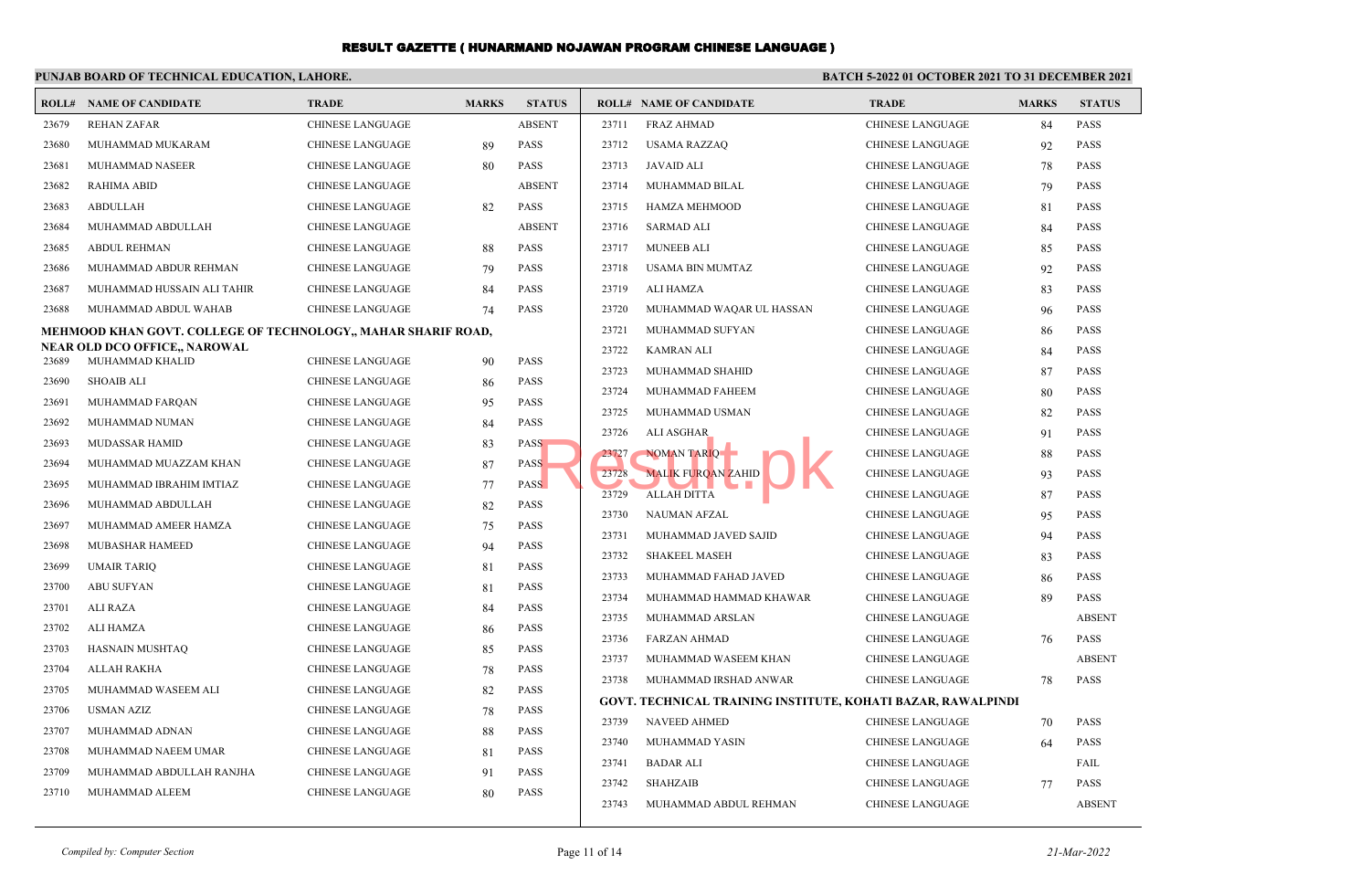|       | PUNJAB BOARD OF TECHNICAL EDUCATION, LAHORE.               |                         |              | BATCH 5-2022 01 OCTOBER 2021 TO 31 DECEMBER 2021 |       |                                |                         |              |               |
|-------|------------------------------------------------------------|-------------------------|--------------|--------------------------------------------------|-------|--------------------------------|-------------------------|--------------|---------------|
|       | <b>ROLL# NAME OF CANDIDATE</b>                             | <b>TRADE</b>            | <b>MARKS</b> | <b>STATUS</b>                                    |       | <b>ROLL# NAME OF CANDIDATE</b> | <b>TRADE</b>            | <b>MARKS</b> | <b>STATUS</b> |
| 23744 | MUHAMMAD MEHAR HASSAN                                      | <b>CHINESE LANGUAGE</b> | 88           | <b>PASS</b>                                      | 23776 | MUHAMMAD NABIL                 | <b>CHINESE LANGUAGE</b> | 77           | <b>PASS</b>   |
| 23745 | JAVARIA                                                    | <b>CHINESE LANGUAGE</b> | 66           | <b>PASS</b>                                      | 23777 | <b>IRFAN SOHAIL</b>            | <b>CHINESE LANGUAGE</b> | 65           | PASS          |
| 23746 | <b>FAZAL ABBAS AWAN</b>                                    | CHINESE LANGUAGE        | 61           | <b>PASS</b>                                      | 23778 | <b>FAROOQ ASLAM</b>            | <b>CHINESE LANGUAGE</b> | 88           | PASS          |
| 23747 | <b>TUBA GULL</b>                                           | <b>CHINESE LANGUAGE</b> |              | <b>ABSENT</b>                                    | 23779 | <b>RASHAD ALI</b>              | <b>CHINESE LANGUAGE</b> | 64           | <b>PASS</b>   |
| 23748 | <b>TAYYABA SAHAR</b>                                       | CHINESE LANGUAGE        |              | <b>ABSENT</b>                                    | 23780 | <b>HAMZA HAMEED</b>            | <b>CHINESE LANGUAGE</b> | 81           | <b>PASS</b>   |
| 23749 | IORA AZIZ                                                  | <b>CHINESE LANGUAGE</b> |              | <b>ABSENT</b>                                    | 23781 | <b>ALI AHMED</b>               | <b>CHINESE LANGUAGE</b> | 81           | <b>PASS</b>   |
| 23750 | MUHAMMAD NASIR                                             | <b>CHINESE LANGUAGE</b> |              | <b>ABSENT</b>                                    | 23782 | MUHAMMAD AWAIS                 | <b>CHINESE LANGUAGE</b> | 87           | PASS          |
| 23751 | MUHAMMAD YOUNUS                                            | <b>CHINESE LANGUAGE</b> |              | <b>ABSENT</b>                                    | 23783 | MUHAMMAD MUDDASSAR             | <b>CHINESE LANGUAGE</b> | 87           | <b>PASS</b>   |
| 23752 | ALI IMRAN                                                  | <b>CHINESE LANGUAGE</b> | 90           | <b>PASS</b>                                      | 23784 | <b>AZMAT MANZOOR</b>           | <b>CHINESE LANGUAGE</b> | 83           | PASS          |
| 23753 | FARHAN ASLAM                                               | <b>CHINESE LANGUAGE</b> | 69           | <b>PASS</b>                                      | 23785 | <b>ABDUL MAJID</b>             | <b>CHINESE LANGUAGE</b> | 83           | PASS          |
| 23754 | ROHAIL CHAUDHARY                                           | CHINESE LANGUAGE        |              | <b>ABSENT</b>                                    | 23786 | <b>MUDASSAR NASIM</b>          | <b>CHINESE LANGUAGE</b> | 75           | <b>PASS</b>   |
| 23755 | <b>NABEEL SIDDIO</b>                                       | <b>CHINESE LANGUAGE</b> | 88           | <b>PASS</b>                                      | 23787 | <b>SHEERAZ HASSAN</b>          | <b>CHINESE LANGUAGE</b> | 78           | <b>PASS</b>   |
| 23756 | MUHAMMAD ASEES                                             | <b>CHINESE LANGUAGE</b> |              | FAIL                                             | 23788 | <b>ABDULLAH</b>                | <b>CHINESE LANGUAGE</b> | 96           | <b>PASS</b>   |
| 23757 | <b>SHAMEER BIN YOUSAF</b>                                  | <b>CHINESE LANGUAGE</b> |              | <b>ABSENT</b>                                    | 23789 | MUHAMMAD SULEMAN               | <b>CHINESE LANGUAGE</b> | 89           | <b>PASS</b>   |
| 23758 | <b>ZOHA HAFEEZ</b>                                         | <b>CHINESE LANGUAGE</b> | 72           | <b>PASS</b>                                      | 23790 | MUHAMMAD QAMRUZAMAN            | <b>CHINESE LANGUAGE</b> | 96           | <b>PASS</b>   |
| 23759 | MUHAMMAD UBAIDULLAH BIN ATIF                               | <b>CHINESE LANGUAGE</b> |              | <b>ABSENT</b>                                    | 23791 | <b>BILAL SHAHIAD</b>           | <b>CHINESE LANGUAGE</b> | 74           | <b>PASS</b>   |
| 23760 | MAHAM MUSHARRAF                                            | CHINESE LANGUAGE        | 69           | <b>PASS</b>                                      | 23792 | HAMZA NAWAZ                    | <b>CHINESE LANGUAGE</b> | 78           | <b>PASS</b>   |
| 23761 | MALIK HUZAIFA RIAZ                                         | <b>CHINESE LANGUAGE</b> |              | <b>ABSENT</b>                                    | 23793 | <b>SHAH ZAIB</b>               | <b>CHINESE LANGUAGE</b> | 83           | <b>PASS</b>   |
| 23762 | <b>ABDULLAH ZAHID</b>                                      | <b>CHINESE LANGUAGE</b> |              | FAIL                                             | 23794 | <b>DANISH RASHEED</b>          | <b>CHINESE LANGUAGE</b> | 83           | <b>PASS</b>   |
| 23763 | MUHAMMAD ASAD                                              | <b>CHINESE LANGUAGE</b> |              | <b>ABSENT</b>                                    | 23795 | MUHAMMAD NAEEM HAMZA           | <b>CHINESE LANGUAGE</b> | 64           | <b>PASS</b>   |
| 23764 | MUHAMMAD HASSAAN                                           | <b>CHINESE LANGUAGE</b> |              | <b>ABSENT</b>                                    | 23796 | MUHAMMAD ZAMAN                 | <b>CHINESE LANGUAGE</b> | 88           | <b>PASS</b>   |
| 23765 | <b>MUQADAS SABIR</b>                                       | CHINESE LANGUAGE        |              | <b>ABSENT</b>                                    | 23797 | MUHAMMAD ZOHAIB                | <b>CHINESE LANGUAGE</b> | 72           | <b>PASS</b>   |
|       | GOVERNMENT COLLEGE OF TECHNOLOGY, JEHAZ GROUND OLD HARRAPA |                         |              |                                                  | 23798 | <b>TALAT WAQAR</b>             | <b>CHINESE LANGUAGE</b> | 78           | <b>PASS</b>   |
|       | <b>ROAD, SAHIWAL</b>                                       |                         |              |                                                  | 23799 | <b>HAMMAD HAIDER</b>           | <b>CHINESE LANGUAGE</b> | 78           | <b>PASS</b>   |
| 23766 | <b>ABDUR REHMAN</b>                                        | <b>CHINESE LANGUAGE</b> | 67           | <b>PASS</b>                                      | 23800 | <b>KHAWAR SAEED</b>            | <b>CHINESE LANGUAGE</b> | 75           | <b>PASS</b>   |
| 23767 | <b>AHMAD RAZA</b>                                          | CHINESE LANGUAGE        | 80           | <b>PASS</b>                                      | 23801 | MUHAMMAD AFZAL                 | <b>CHINESE LANGUAGE</b> | 78           | <b>PASS</b>   |
| 23768 | MUHAMMAD JUNAID                                            | <b>CHINESE LANGUAGE</b> | 91           | <b>PASS</b>                                      | 23802 | <b>RAZIA GULZAR</b>            | <b>CHINESE LANGUAGE</b> | 89           | <b>PASS</b>   |
| 23769 | MUHAMMAD ABDULLAH SHARIF                                   | CHINESE LANGUAGE        | 84           | <b>PASS</b>                                      | 23803 | <b>BURHAN AHMAD</b>            | <b>CHINESE LANGUAGE</b> | 80           | <b>PASS</b>   |
| 23770 | HAMZA ALI                                                  | <b>CHINESE LANGUAGE</b> | 66           | <b>PASS</b>                                      | 23804 | <b>SHAKEEL SARWAR</b>          | <b>CHINESE LANGUAGE</b> | 82           | <b>PASS</b>   |
| 23771 | HAFIZ MUHAMMAD SHAHZAD                                     | <b>CHINESE LANGUAGE</b> | 67           | <b>PASS</b>                                      | 23805 | MUHAMMAD AMMAR IJAZ            | <b>CHINESE LANGUAGE</b> | 83           | <b>PASS</b>   |
| 23772 | MUHAMMAD FAIQ                                              | <b>CHINESE LANGUAGE</b> | 81           | <b>PASS</b>                                      | 23806 | MUHAMMAD HAMZA                 | <b>CHINESE LANGUAGE</b> | 81           | PASS          |
| 23773 | MUHAMMAD SHOAIB                                            | <b>CHINESE LANGUAGE</b> | 77           | <b>PASS</b>                                      | 23807 | <b>RIZWAN</b>                  | <b>CHINESE LANGUAGE</b> | 78           | PASS          |
| 23774 | MUHAMMAD TEHSEEN REHMAT                                    | <b>CHINESE LANGUAGE</b> | 84           | PASS                                             | 23808 | MUHAMMAD QASIM                 | <b>CHINESE LANGUAGE</b> | 78           | <b>PASS</b>   |
| 23775 | <b>QAMAR ABBSS</b>                                         | CHINESE LANGUAGE        | 67           | <b>PASS</b>                                      | 23809 | MUHAMMAD UMAIR                 | CHINESE LANGUAGE        | 65           | <b>PASS</b>   |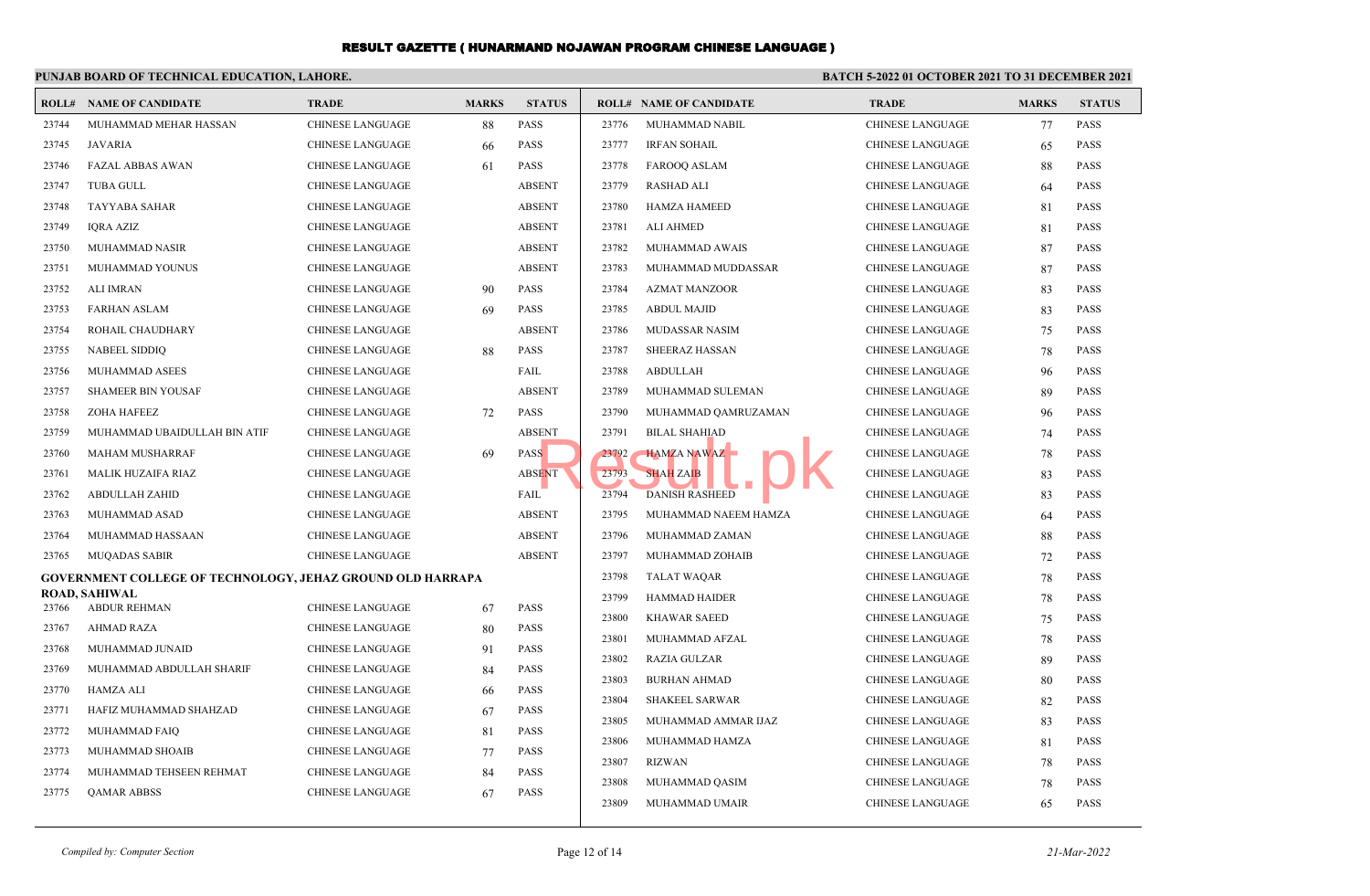|       | PUNJAB BOARD OF TECHNICAL EDUCATION, LAHORE.                      |                         |              |               | BATCH 5-2022 01 OCTOBER 2021 TO 31 DECEMBER 2021 |                                |                         |              |               |  |
|-------|-------------------------------------------------------------------|-------------------------|--------------|---------------|--------------------------------------------------|--------------------------------|-------------------------|--------------|---------------|--|
|       | <b>ROLL# NAME OF CANDIDATE</b>                                    | <b>TRADE</b>            | <b>MARKS</b> | <b>STATUS</b> |                                                  | <b>ROLL# NAME OF CANDIDATE</b> | <b>TRADE</b>            | <b>MARKS</b> | <b>STATUS</b> |  |
| 23810 | MUHAMMAD HAMZA                                                    | <b>CHINESE LANGUAGE</b> | 85           | <b>PASS</b>   | 23842                                            | <b>SAMIA TARIO</b>             | <b>CHINESE LANGUAGE</b> | 97           | <b>PASS</b>   |  |
| 23811 | MUHAMMAD USMAN ARIF                                               | <b>CHINESE LANGUAGE</b> | 80           | <b>PASS</b>   | 23843                                            | <b>JUNAID AFZAL</b>            | <b>CHINESE LANGUAGE</b> | 75           | <b>PASS</b>   |  |
| 23812 | MUHAMMAD DAWOOD MUNIR                                             | <b>CHINESE LANGUAGE</b> | 91           | <b>PASS</b>   | 23844                                            | <b>AREEJ FATIMA</b>            | <b>CHINESE LANGUAGE</b> | 90           | <b>PASS</b>   |  |
| 23813 | <b>UMAR FAROOQ</b>                                                | CHINESE LANGUAGE        | 68           | <b>PASS</b>   | 23845                                            | <b>AYESHA HANIF</b>            | CHINESE LANGUAGE        | 92           | <b>PASS</b>   |  |
| 23814 | <b>USMAN ALI</b>                                                  | <b>CHINESE LANGUAGE</b> | 77           | <b>PASS</b>   | 23846                                            | MUHAMMAD NOOR UL MUJTABA       | CHINESE LANGUAGE        | 80           | <b>PASS</b>   |  |
| 23815 | ALI ZAIN                                                          | <b>CHINESE LANGUAGE</b> | 85           | <b>PASS</b>   | 23847                                            | <b>AFAQ RAZA</b>               | CHINESE LANGUAGE        | 75           | <b>PASS</b>   |  |
|       | <b>GOVERNMENT TECHNICAL TRAINING INSTITUTE, HIRAN MINAR ROAD,</b> |                         |              |               | 23848                                            | WISHA GHULAM MUSTAFA           | <b>CHINESE LANGUAGE</b> | 68           | <b>PASS</b>   |  |
|       | <b>SHEIKHUPURA</b>                                                |                         |              |               | 23849                                            | MUHAMMAD SAIM                  | <b>CHINESE LANGUAGE</b> | 71           | <b>PASS</b>   |  |
| 23816 | AREEB ILAHI                                                       | <b>CHINESE LANGUAGE</b> | 88           | PASS          | 23850                                            | <b>SHAHID FARID</b>            | CHINESE LANGUAGE        | 65           | <b>PASS</b>   |  |
| 23817 | <b>DANISH FEROZ</b>                                               | <b>CHINESE LANGUAGE</b> | 75           | <b>PASS</b>   | 23851                                            | MUHAMMAD AHSAN ALI             | <b>CHINESE LANGUAGE</b> |              | <b>PASS</b>   |  |
| 23818 | <b>SAAD SHAHZAD</b>                                               | <b>CHINESE LANGUAGE</b> |              | <b>ABSENT</b> |                                                  |                                |                         | 67           |               |  |
| 23819 | <b>SAUD SHAHZAD</b>                                               | <b>CHINESE LANGUAGE</b> | 89           | <b>PASS</b>   | 23852                                            | <b>LAIBA SHAHZADI</b>          | <b>CHINESE LANGUAGE</b> | 76           | <b>PASS</b>   |  |
| 23820 | <b>TEHREEM AKHTAR</b>                                             | <b>CHINESE LANGUAGE</b> | 96           | <b>PASS</b>   | 23853                                            | MUHAMMAD NOUMAN                | <b>CHINESE LANGUAGE</b> |              | <b>ABSENT</b> |  |
| 23821 | <b>FAREEN TARIQ</b>                                               | <b>CHINESE LANGUAGE</b> | 90           | PASS          | 23854                                            | RAI MUHAMMAD AHMAD KHARAL      | CHINESE LANGUAGE        |              | <b>ABSENT</b> |  |
| 23822 | <b>RUBAB FATIMA</b>                                               | <b>CHINESE LANGUAGE</b> |              | FAIL          | 23855                                            | <b>MOHSIN ABBAS</b>            | CHINESE LANGUAGE        | 85           | <b>PASS</b>   |  |
| 23823 | <b>SHEHROZ UMER</b>                                               | <b>CHINESE LANGUAGE</b> |              | FAIL          | 23856                                            | <b>DAWOOD ABBAS</b>            | CHINESE LANGUAGE        |              | <b>ABSENT</b> |  |
| 23824 | MUHAMMAD NAWAZ                                                    | <b>CHINESE LANGUAGE</b> | 64           | <b>PASS</b>   | 23857                                            | <b>WAJID HUSSAIN</b>           | <b>CHINESE LANGUAGE</b> |              | <b>ABSENT</b> |  |
| 23825 | MUHAMMAD LUQMAN                                                   | <b>CHINESE LANGUAGE</b> | 82           | <b>PASS</b>   | 23858                                            | MUHAMMAD SHAHZAIB TARIQ        | <b>CHINESE LANGUAGE</b> | 93           | <b>PASS</b>   |  |
| 23826 | MUHAMMAD TAYYAB AKRAM                                             | <b>CHINESE LANGUAGE</b> |              | <b>ABSENT</b> | 23859                                            | <b>WASEEM ASHRAF</b>           | <b>CHINESE LANGUAGE</b> |              | <b>ABSENT</b> |  |
| 23827 | MUHAMMAD HASEEB IMRAN                                             | <b>CHINESE LANGUAGE</b> | 80           | <b>PASS</b>   | 23860                                            | <b>JAWAD RASHEED</b>           | <b>CHINESE LANGUAGE</b> | 80           | <b>PASS</b>   |  |
| 23828 | <b>GULFAM ALI</b>                                                 | <b>CHINESE LANGUAGE</b> | 95           | <b>PASS</b>   | 23861                                            | MUHAMMAD AZEEM YOUSAF          | <b>CHINESE LANGUAGE</b> | 88           | <b>PASS</b>   |  |
| 23829 | <b>FAIZAN ALI</b>                                                 | <b>CHINESE LANGUAGE</b> | 75           | <b>PASS</b>   | 23862                                            | MUHAMMAD WASIF                 | <b>CHINESE LANGUAGE</b> | 67           | <b>PASS</b>   |  |
| 23830 | <b>RIZWAN ALI</b>                                                 | <b>CHINESE LANGUAGE</b> | 75           | <b>PASS</b>   | 23863                                            | <b>AMIR SHABBIR</b>            | CHINESE LANGUAGE        | 67           | <b>PASS</b>   |  |
| 23831 | MUHAMMAD ZEESHAN                                                  | <b>CHINESE LANGUAGE</b> |              | <b>ABSENT</b> | 23864                                            | ABDULLAH SAMI                  | CHINESE LANGUAGE        | 80           | <b>PASS</b>   |  |
| 23832 | MUDASSAR ALI                                                      | <b>CHINESE LANGUAGE</b> |              | FAIL          | 23865                                            | <b>ABU HARAIRA</b>             | CHINESE LANGUAGE        |              | <b>ABSENT</b> |  |
| 23833 | <b>AZLAN AHMAD</b>                                                | <b>CHINESE LANGUAGE</b> |              | <b>ABSENT</b> | 23866                                            | EHTASHAM AHMAD                 | CHINESE LANGUAGE        | 64           | <b>PASS</b>   |  |
| 23834 | MUHAMMAD ARSLAN                                                   | <b>CHINESE LANGUAGE</b> | 90           | <b>PASS</b>   | 23867                                            | ASAD ALI                       | <b>CHINESE LANGUAGE</b> | 78           | <b>PASS</b>   |  |
| 23835 | RAJA ADEEL AHMAD                                                  | <b>CHINESE LANGUAGE</b> | 85           | <b>PASS</b>   | 23868                                            | WAQAR ALI                      | <b>CHINESE LANGUAGE</b> | 71           | <b>PASS</b>   |  |
| 23836 | MUHAMMAD YAR                                                      | <b>CHINESE LANGUAGE</b> | 73           | <b>PASS</b>   | 23869                                            | ALI HUSSAIN ALVI               | <b>CHINESE LANGUAGE</b> | 73           | <b>PASS</b>   |  |
| 23837 | MUHAMMAD SAMI                                                     | <b>CHINESE LANGUAGE</b> |              | FAIL          | 23870                                            | MUHAMMAD RAEES SIKANDER        | <b>CHINESE LANGUAGE</b> |              | <b>ABSENT</b> |  |
| 23838 | <b>MUHAMMAD SAMEER</b>                                            | <b>CHINESE LANGUAGE</b> |              | <b>ABSENT</b> | 23871                                            | <b>ARBAZ MASIH</b>             | <b>CHINESE LANGUAGE</b> |              | <b>ABSENT</b> |  |
| 23839 | TAHIR HUSSAIN SHAH                                                | <b>CHINESE LANGUAGE</b> | 75           | <b>PASS</b>   | 23872                                            | UMME HABIBA                    | CHINESE LANGUAGE        |              | <b>ABSENT</b> |  |
| 23840 | AHMAD ABDULLAH                                                    | <b>CHINESE LANGUAGE</b> |              | <b>ABSENT</b> | 23873                                            | HUMAIRA GHULAM BARI            | CHINESE LANGUAGE        | 69           | <b>PASS</b>   |  |
| 23841 | <b>HAMZA MUNIR</b>                                                | <b>CHINESE LANGUAGE</b> | 75           | <b>PASS</b>   | 23874                                            | <b>AYSHA SAHER</b>             | <b>CHINESE LANGUAGE</b> | 96           | <b>PASS</b>   |  |
|       |                                                                   |                         |              |               | 23875                                            | <b>SADIA ANWAR</b>             | <b>CHINESE LANGUAGE</b> | 98           | <b>PASS</b>   |  |